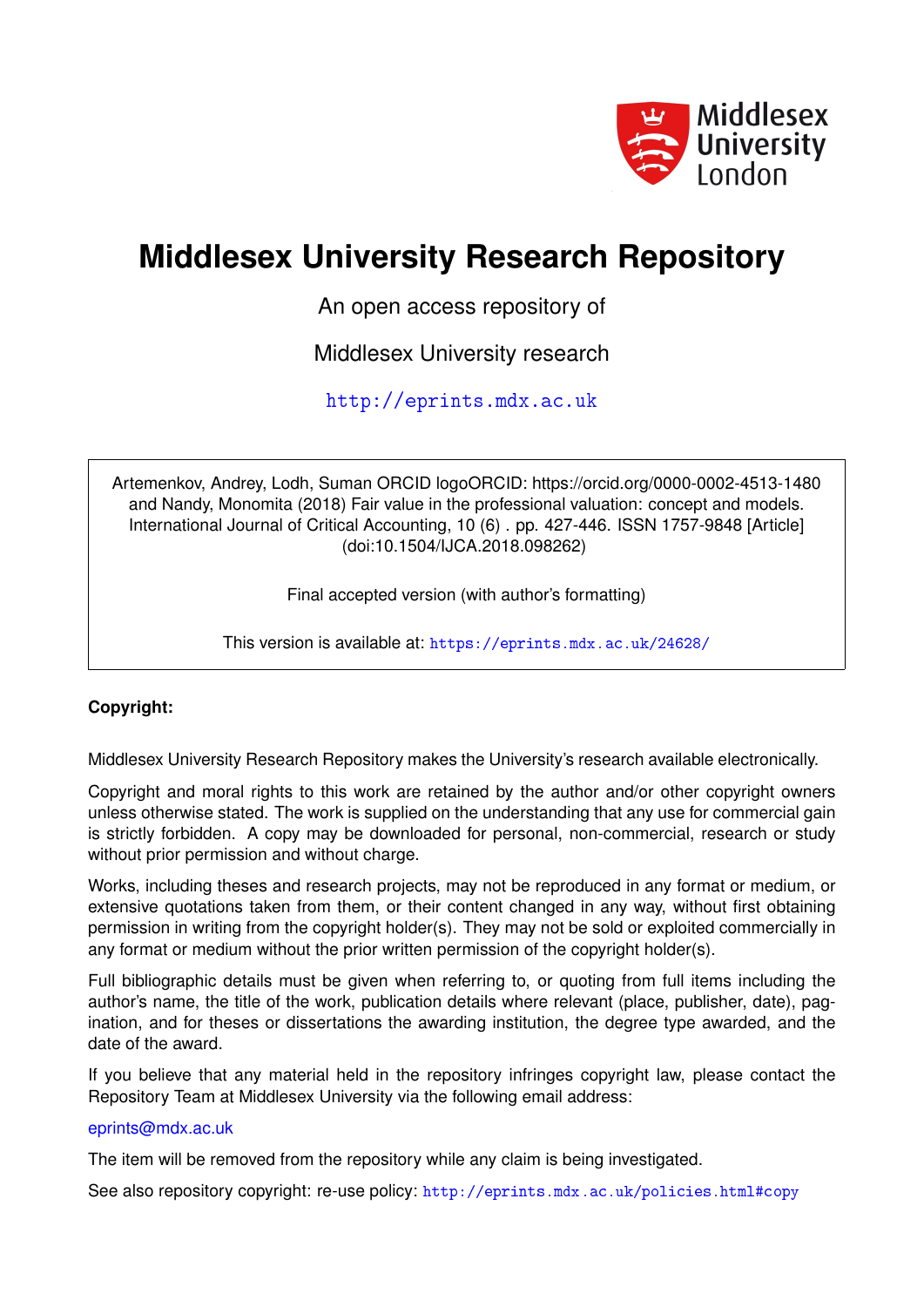# **Fair Value in the Professional Valuation: Concept and Models**

**Forthcoming in International Journal of Critical Accounting**

# **Andrey Artemenkov**

 The International Valuation Centre Haifa , Israel, Email: achudakhin02@gmail.com

# **Suman Lodh**

Middlesex University Middlesex University Business School The Burroughs, Hendon, London, NW4 4BT, UK Email: s.lodh@mdx.ac.uk

# **Monomita Nandy<sup>1</sup>**

Brunel University, Brunel Business School Kingston Lane, Uxbridge, Middlesex UB8 3PH, UK Email: monomita.nandy@brunel.ac.uk

<sup>&</sup>lt;sup>1</sup> Corresponding author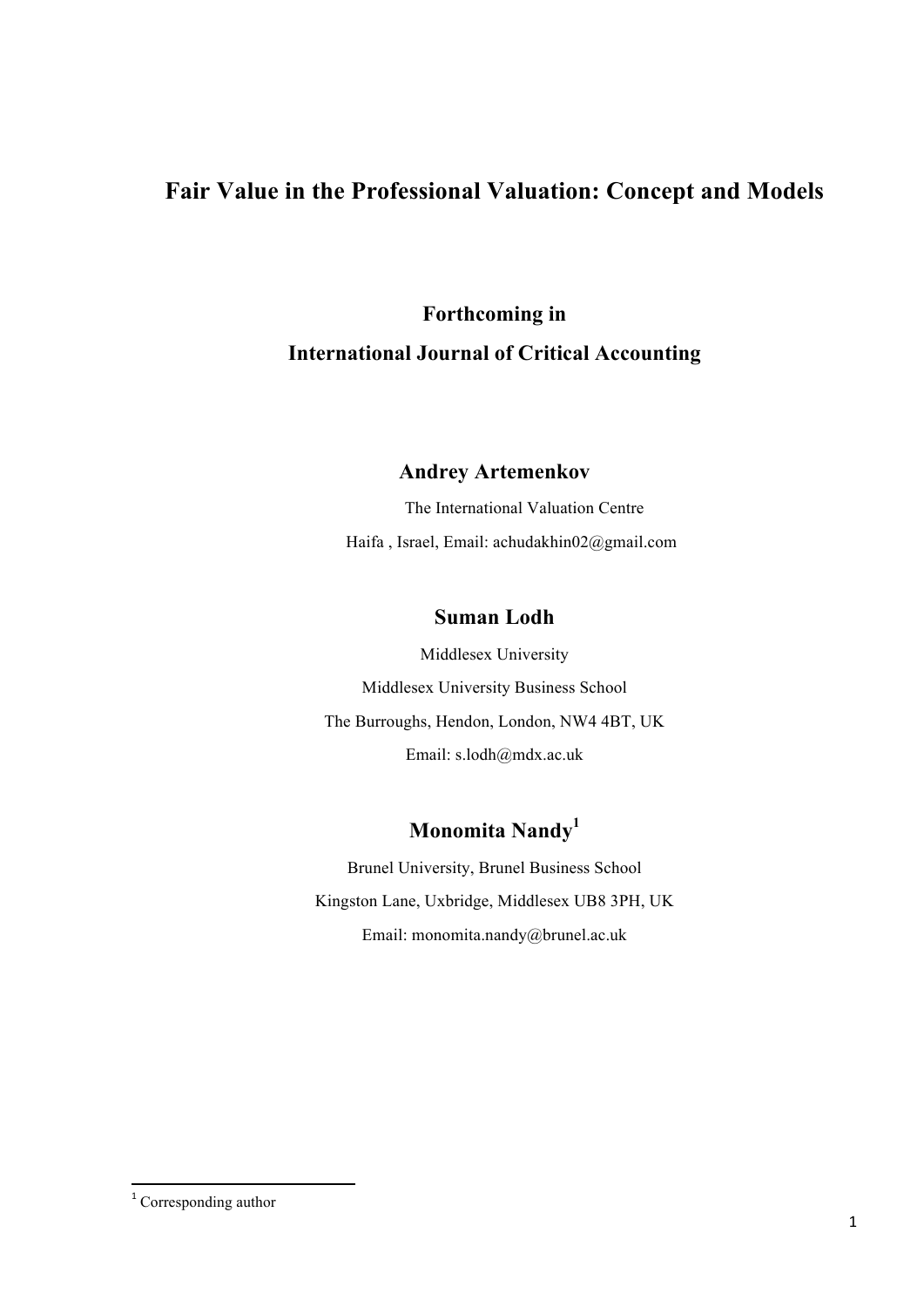#### **Abstract**

The Paper is on the subject of value measurement bases in Professional Valuation and, as such, also has a direct relevance for the field of Accounting Measurements. In this paper we, specifically, consider semantic and methodological features of Equitable/Fair value as a sui generis basis of valuation in the Professional valuation. As used in the field of Professional Valuation, Equitable/Fair value is the logically necessary basis for estimating values-in-exchange for illiquid assets traded on the markets where the operations of "the law of one price" are very weak. Its logical relevance is demonstrated with the aid of a tool based on Venn-diagrammatic approach (VDA). This VDA is also helpful in explaining in detail interrelationships between other valuation bases used in Professional Valuation. In particular, the article analyzes fair value estimating formulas based on the V. Galasyuk's approach and the Transactional Asset Pricing Approach. At the same time, the unavoidable economic and ethical nature of Fair value as used in Professional Valuation is emphasized, which becomes even more pronounced with the renaming of this valuation basis from Fair to Equitable Value in the International Valuation Standards (IVS) 2017 edition. The contribution of the Paper is in analyzing the main aspects of Fair value estimation theories that exist today in terms of where they fall in the normativist/positivist continuum of economic analysis and drawing into relief their distinguishing elements, while the proposed VDA tool can also find an application as a helpful tool for valuation and accounting measurements analyses. It is also hoped that the debates on Equitable/Fair value as they evolved in the field of Professional Valuation and the ensuing respective proposals in this Paper will help provide a new perspective enriching wider debates on Fair Value in the Accounting Measurements world.

**Keywords:** Accounting measurements, Equitable (Fair) value; Venn -diagrammatic approach to valuation bases; the International Valuation Standards; the European Valuation Standards; Professional Valuation; Transactional Asset pricing Approach (TAPA); Galasyuk Fair Value theory.

#### **1. Introduction**

There is a diverse body of literature exploring the concept of Fair value, as used In the Accounting Measurements specialism. In recent times, this concept has been consolidated in the International Financial Reporting Standard (IFRS) 13 "Fair Value measurements", and the associated US GAAP standard erstwhile known as FASB 157. As an accounting basis of measurement, Fair Value enjoys some prominence in the theoretical debates about its procyclicality (e.g. see Courtois, 2010; Biondi, 2011; Donatien A. & Edimo P. 2015; Xie, 2016; Uzma, 2017), and historical context (Georgiou& Jack, 2011). But in the Professional Valuation sense, this accounting concept of value is more often referred to and conceptualized as the "Market Value", e.g. in The International Valuation standards (IVSs) editions (IVSC, 2007; Dorchester Jr, 2011). What Professional Valuers internationally come to mean under the Fair Value is a differing notion, the discussion and treatment of which is presented throughout this Paper and which might be interesting for Accountants (Accounting Measurements experts) to get to grips with, including in order to impart new critical perspectives on the debate about the effects of Fair Value Measurement system in the Accountancy world and its possible alternatives. The consensus of Professional Valuation specialism worldwide has now for a score of years been embodied in such formal documents as national and international valuation standards. On the international level, the International Valuations Standards (IVSC,2017), published since late 1990s by the organization now known as the International Valuation Standards Council (IVSC), represent the foundational standards document for the field of Professional Valuation globally and in them is also found distilled the current state of the fundamental body of knowledge within the valuation profession.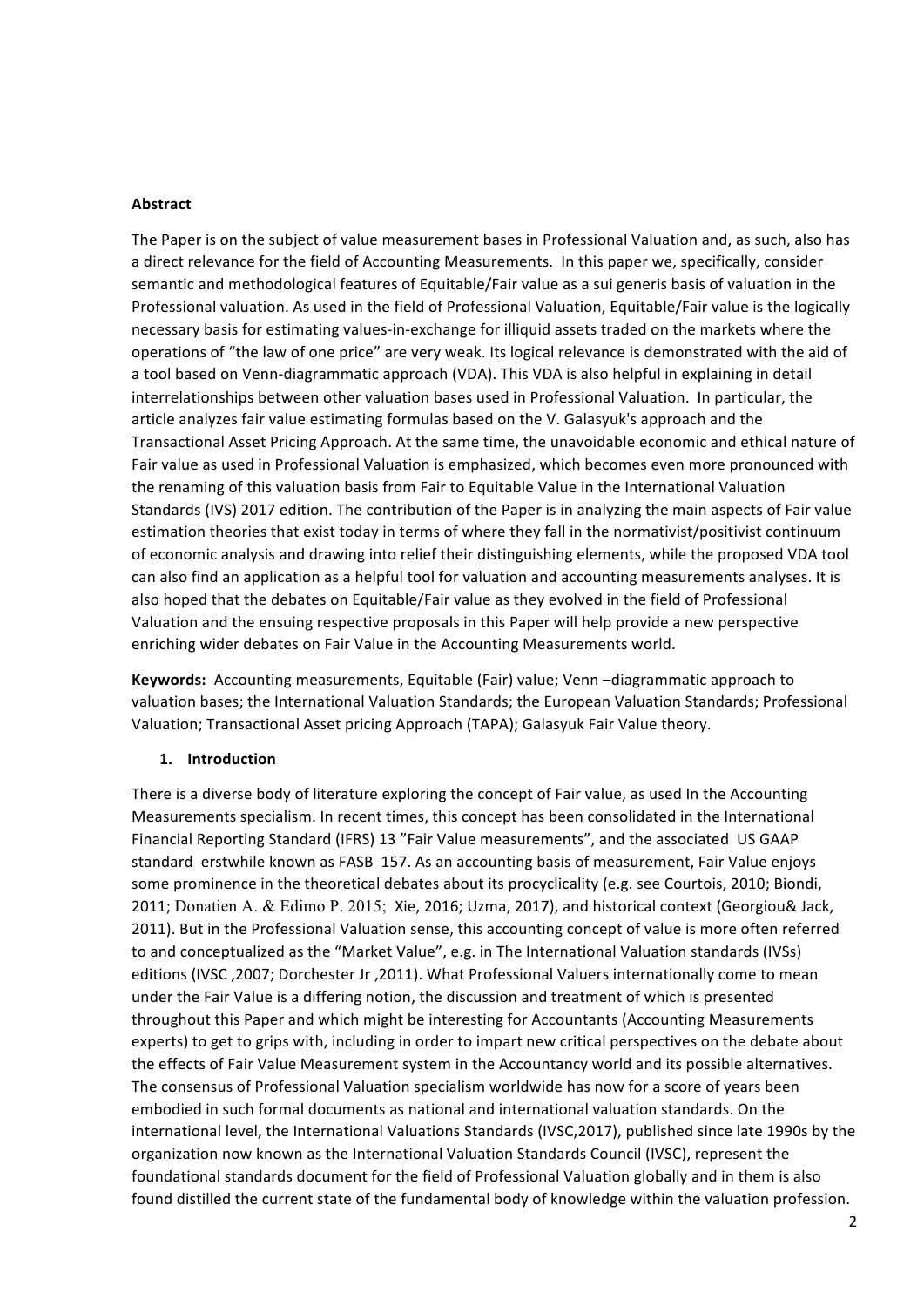From early 2000s, the IVSC has unanimously promoted the Fair Value agenda and in that had a support from the International Accounting Standards Board IASB (a respective cooperation memorandum between the two bodies has been in effect for quite a while now). Over the years, this has resulted in a convergence of views being expressed about the Fair Value (in the Accounting Measurements world) and the Market value (in the Professional Valuation sense) -- to the point of harmonizing these similar bases of measurement in use across the two Economic Measurements specialisms (IVSC, 2014). Such was the achieved consistency of the views that when valuers were to have been engaged by accountants to report on Fair value for accounting needs, the prescribed IVS basis of measurement that had to be used for that should have been the Market value (IVSC,2011; Deaconu &Buiga,2010)). However, since the IVS 2007 edition valuation methodologists at IVSC are looking beyond their infatuation with Fair and Market values in an attempt to advance reputational standing of the Professional Valuation and innovate its techniques, which were heavily criticized immediately following the 2008-2009 economic crisis as being too mechanistic and too pro-cyclically tied to the market to have any independent, or fundamental, public utility dimension. This dissatisfaction with the Professional Valuers' role to act just as a "speaking market" has resulted in a lot of soul-searching among the valuation methodologists, including their urge to advance forward the valuation methodology along the lines of "something behavioral" (Courtois, 2010), or something more fundamental than the Market value as a foundational measurement objective for the profession (e.g. developing measurements of such fundamental, or long-term, value spin-offs as the "Mortgage Lending Value" (MLV) concept becomes a priority in the evolution of the profession (see RICS, 2017, p.31-32).

The promotion of Equitable/Fair Value to the status of an IVS-recognized valuation basis going on since 2007 is a sign of such aspirations -- as this Paper will show, illustrate and develop the point, including providing a review of its fast-evolving measurement techniques. It is hoped that the following discussion will be found to be of some relevance in promoting further critical perspectives related to the Accounting Fair Value debates.

One note on the terminology, confusingly disparate as between the Accounting Measurements and Professional Valuation worlds, is in order: What in Professional Valuation from 2007 onwards (and, occasionally, still) is widely referred to as "Fair Value" is anything but Fair value in the Accounting Measurements sense. The International Valuation Standards (IVS) -recognized basis of valuation first introduced in 2007 and designated as "Fair Value" has been imbued with a meaning almost opposite to its more popular and long-used homonym in the field of Accounting measurements . In that sui generis sense, Fair Value has caught on in the Professional Valuation practice, with its sui generis definition also being carried over to subsequent editions of the European Valuation Standards (EVSs 2009, 2012, 2016). To avoid the confusion that subsequently developed between Fair value as used in the Accounting Measurements sense and Fair Value as used in the Professional Valuation sense, in the current edition of the International Valuation standards (IVS 2017), the Fair Value basis has been renamed as "Equitable value". On the one hand, through such renaming, it can be conjectured, IVSC emphasizes, and quite rightly in our view, a substantial economico-ethical connotation implicit in the concept, and, on the other hand, saves it from the constant confusion and mixing up with Fair Value in the Accounting measurements sense under IFRS, as explained below<sup>2</sup>.

#### **2.** The Fair value homonym

 $2$  In order to avoid such mixing of connotations, we refer to the concept in its Professional Valuation sense as "Equitable/Fair value" throughout the text, thus also making it clear that the "fairness" adjective is used in the sense of "Equity", not that of "marketness", which latter connotation Is obviously generally presumed in the Accounting Fair Value sense (i.e. "village fair" (fair=market; thus, conceptually, Fair Value in the Accounting Measurements sense = Market Value in the Professional Valuation sense )).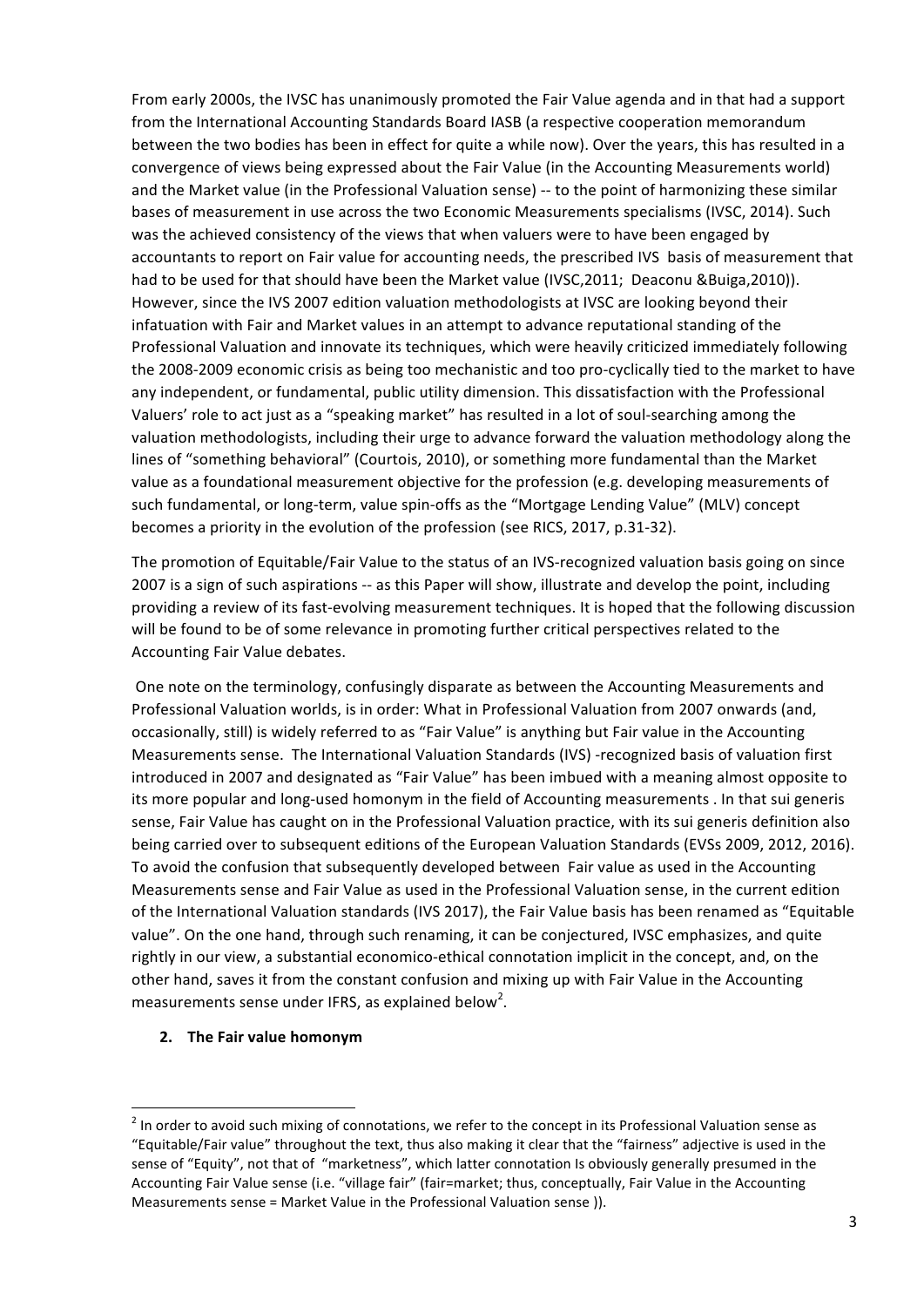As is known, the broad field of Economic Measurements comprises a wide spectrum of microeconomic measurement practices (A. Artemenkov, 2008). Of primary interest to us in the context are, of course, the Professional Valuation and the Accounting Measurements. Under the *Professional Valuation*, in accordance with the standard use of this term in the IVS standards, is commonly understood a distinct, professionally recognized and regulated field of economic measurements associated with the development of valuation estimates primarily in respect of (rather heterogeneous) asset classes with low-to- medium liquidity that are traded on less-than-efficient markets, where the economic "law of one price" is not fully operational (A. Artemenkov, 2008).

In this regard, in terms of its methodological orientation, the Professional Valuation occupies an intermediate ground in the continuum of economic measurement practices between the *Assessment of the Efficiency of Investment Projects* ("projects"-as a category of planned activities that are nontradeable and illiquid by definition) and the *Investment - Financial Valuation* (i.e, valuation of fungible and liquid assets, such as publicly traded shares and financial instruments, which circulate on the markets with apparent spot efficiency, where the law of one price prevails, but where the intertemporal efficiency aspects are called into question (e.g. see Damodaran, 2012 for the review of this field of economic measurements).

The related field of *Accounting measurements* (as it is known in the IFRS context and we also mention under the same name) ties in with value-based Economic measurements and treats of the valuation of different asset/liability classes with different liquidities -- but having the prime regard to the underlying methodological Accountancy conventions; The practice of Accounting measurements often, therefore, amalgamates the elements from the above pure types of value-based Economic measurements<sup>3</sup>.

The International Valuation Standards (IVSs), published by the International Valuation Standards Council (IVSC), and the European Valuation Standards ("the Blue book" published by TEGoVA, EVSs) are the reputed global standards for *Professional Valuation* developed with the macro-economic import of harmonizing valuation practices and applicable methodology in order to limit unfair cross-border arbitrage opportunities attendant on national differences in valuation/pricing of property (the TEGOVA EVS standards) or as between other asset classes (the IVSC standards). The IVSC standards used to provide best practice interfaces with the contiguous professional economic measurement practices, such as for IFRS compliant Accounting measurements, (e.g. "Valuations for Financial Reporting" Application standard in IVS 2011 edition), but this attempt to build interfaces through standards with the contiguous areas of Economic measurements has been unfortunately abandoned in the latest IVSC standards edition (IVS 2017), with the retirement of all previously-issued Application Standards.

So with the explicit reference to the pronouncements in the earlier editions of IVSC standards (IVSC, 2011), it shall be noticed that, while in the field of Accounting measurements the accepted notion of "Fair value" implies practically the same as what appraisers from the field of Professional valuation are more wont to call "Market value"<sup>4</sup> - i.e. the measurement basis aimed at the best *reflection* of the prevailing level of market prices in respect of an asset under consideration, – Equitable/Fair value<sup>5</sup> as

 $3$  With often disproportionate borrowings from the Investment-Financial valuation viewpoints -- for which the IFRS 13 "Fair Value Measurement" standard has been often criticized.

 $4$  In the Accounting measurement sense, Fair value is understood more in a sense the word "fair" is used in such contexts as "village fair" (i.e. village bazaar, or market, i.e. synonymous with the market value), but not fair in a sense of any explicit fairness, or equity per se. This always poses an issue for translating the accounting expression "Fair value" into indigenous languages, such as Slavic languages or Hebrew, where the explicit connotation of fairness as equity almost always pops up unwittingly.

<sup>&</sup>lt;sup>5</sup> To this day, TEGoVA's European Valuation standards (EVSs 2016) haven't changed the nomenclature for Fair Value in the Professional Valuation sense and continue using the homonym of Fair value to designate this valuation basis, while the IVSC standards (IVSs 2017) have switched to calling it "Equitable Value". This again prompts our again explains our somewhat clumsy hyphenated reference to Equitable/Fair value throughout this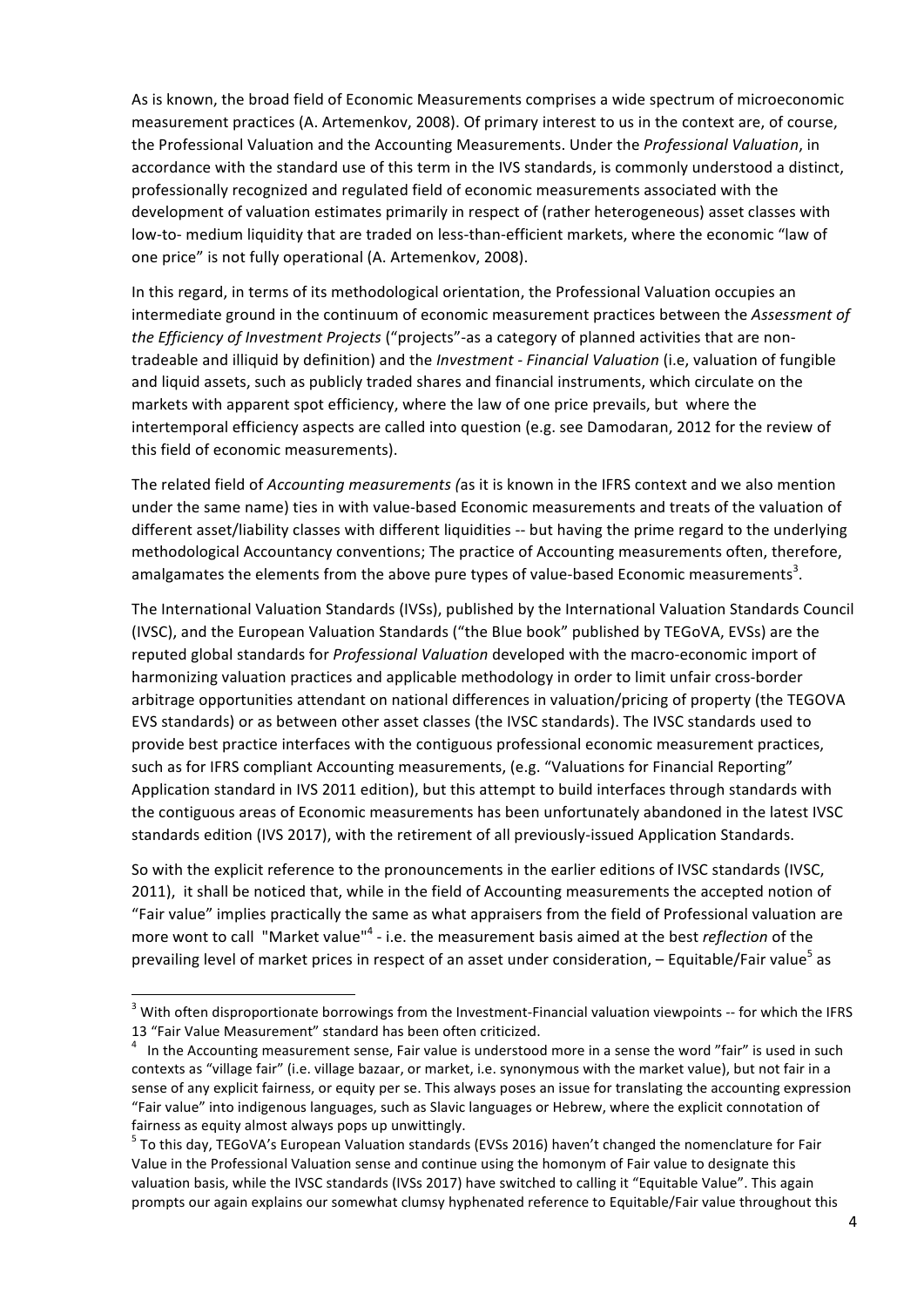used in the *Professional valuation sense* now takes on a particular distinct meaning as a valuation basis associated with the values-in-exchange and used for structuring transactions, where the asset, on the contrary, is not exhibited on a broad market (if any market at all), and the valuation is conducted with a view to reflecting and reconciling, in the best way possible, the interests of each of the specific transacting parties in question. In other words, In Professional valuation, Fair value is the basis of valuation that is particularly relevant for the work of the appraiser acting as a consultant when structuring transactions. Acting in such a role, the appraiser has the obligation not so much to reflect any external observable market artifacts, or their central tendencies, available in relation to the asset under consideration (such as market prices, average yields on the market, etc.), as to explicitly reflect and incorporate in the estimate developed by him the *interests of the specific parties* to a prospective transaction with the asset under consideration (of course, the appraiser, in the process of structuring such a fair value estimate, shall reflect all the market data related to the asset in question, but only to the extent this is deemed appropriate for the context of valuation). In this respect, fair/equitable value could also be a natural valuation basis of choice in the circumstances where the market for the asset in question is not efficient, such that the operation of the economic "law of one price" is imperfect or in other words, under circumstances when it is difficult to understand what the "market value" is, because It is not clear what the "market" is, or if it exists at all.

**Example:** Municipality N is meaning to transfer a kindergarten building that is in its full ownership on the terms of "market value" to the current kindergarden operator company, with the easement obligation for the latter to continue using the kindergarten building for its intended purpose. A general practice for valuing specialized properties for this purpose in the jurisdiction in question is based on the replacement cost, and such a practice would certainly satisfy the seller, but the buyer-operator, approaching the kindergarten valuation, as it were, under the "accounts/profits method", will not be able to fund such an estimate, as it would have the effect of catastrophically raising the contributions of parents to the kindergarten in order to cover the costs of the building buyout. The potential "spread" of the valuation estimates for the property on the part of the buyer and the seller is too great, and the valuer does not risk taking the position of either side (if he were to take the buyer's side (i.e. use the "accounts/profits method"), then there would be a significant risk of being accused of undervaluing the government property). The valuer refuses to participate in the preparation of such a valuation report, as the objective criteria for estimating the "market value" is not at all clear in such a case. The deal fell through. The kindergarten operator refused to continue using the property. However, application of the fair/equitable value basis, if such a basis were to be provided for in the legislation / scope of work document, could in this case have facilitated the task of the valuer, reducing his risks to an acceptable level in order to be able to undertake such an assignment.

The International Valuation Standards IVS 2007 provide the following definition for the Equitable/Fair value concept<sup>6</sup>:

# "Equitable Value is the estimated price for the transfer of an asset or liability between identified knowledgeable and willing parties that reflects the respective interests of those parties".

P. 50.2 of IVS Standard 104 further states that Equitable Value calls for an estimate of "the price that is fair between two specific, identified parties considering the respective advantages or disadvantages that each will gain from the transaction. In contrast, Market Value requires any advantages or disadvantages that would not be available to, or incurred by, market participants generally to be disregarded."

<u> 1989 - Andrea Santa Andrea Andrea Andrea Andrea Andrea Andrea Andrea Andrea Andrea Andrea Andrea Andrea Andr</u>

text, where a room for doubt still arises as to what meaning to attach to this Professional Valuation basis of valuation. 

 $6$  The TEGoVA's EVS 2016 Fair value definition in the Professional valuation context is also consonant to the one cited here.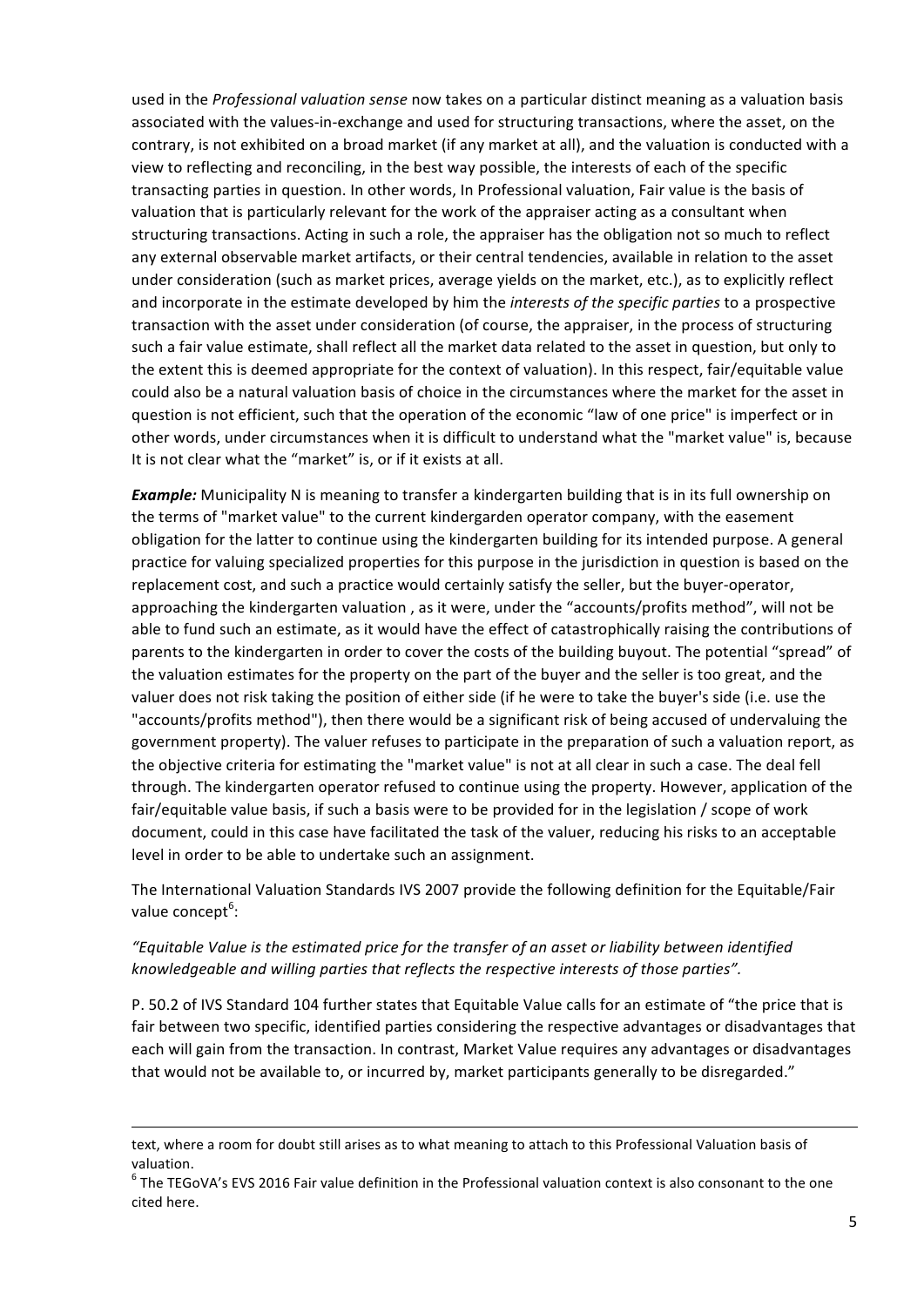Thus, Equitable/fair value occupies an intermediate position between the investment value and the market value. It would seem that one can successfully apply "Occam's Razor" and not introduce a new entity into the valuation bases "pantheon", instead using the investment value in such cases. But this view is erroneous. We must understand the fundamental dichotomy that exists in the general economic value theory (both classical and neoclassical) between value-in-use and value-in-exchange. The investment value is a value-in-use category, while structuring any transaction and developing an estimate of price in the context of such a transaction would require, by the definition of the task itself, the use of a valuation basis that is a value-in-exchange. Of course, the investment value, by definition being a value-in-use, is not logically suitable for these purposes. At the same time, equitable/fair value, projected on the basis of the investment values of each of the transacting parties, would ideally satisfy the requirements of the task.

# **3.** Equitable/Fair Value in the context of Venn-diagrammatic presentations for Professional Valuation **bases** of value

The Venn-diagrammatic approach to illustrating the interrelationships between different valuation bases globally used in the Professional Valuation (outlined below) would be handy here in illustrating the point-- as applied to some abstract market that does not have full spot efficiency (i.e. where the economic "law of one price" is not operational to the full extent). See the basis-of-value interrelationship on the tableau below (Fig 1).



Ranking of transacting paricipants in terms of their investment value in respect of the subject asset (Participant A endows the asset with the least value, while Participant E assigns the greatest value to it).

#### **Source:** authors' presentation

Fig. 1 Venn -diagrammatic representation of the logically complete set of valuation bases.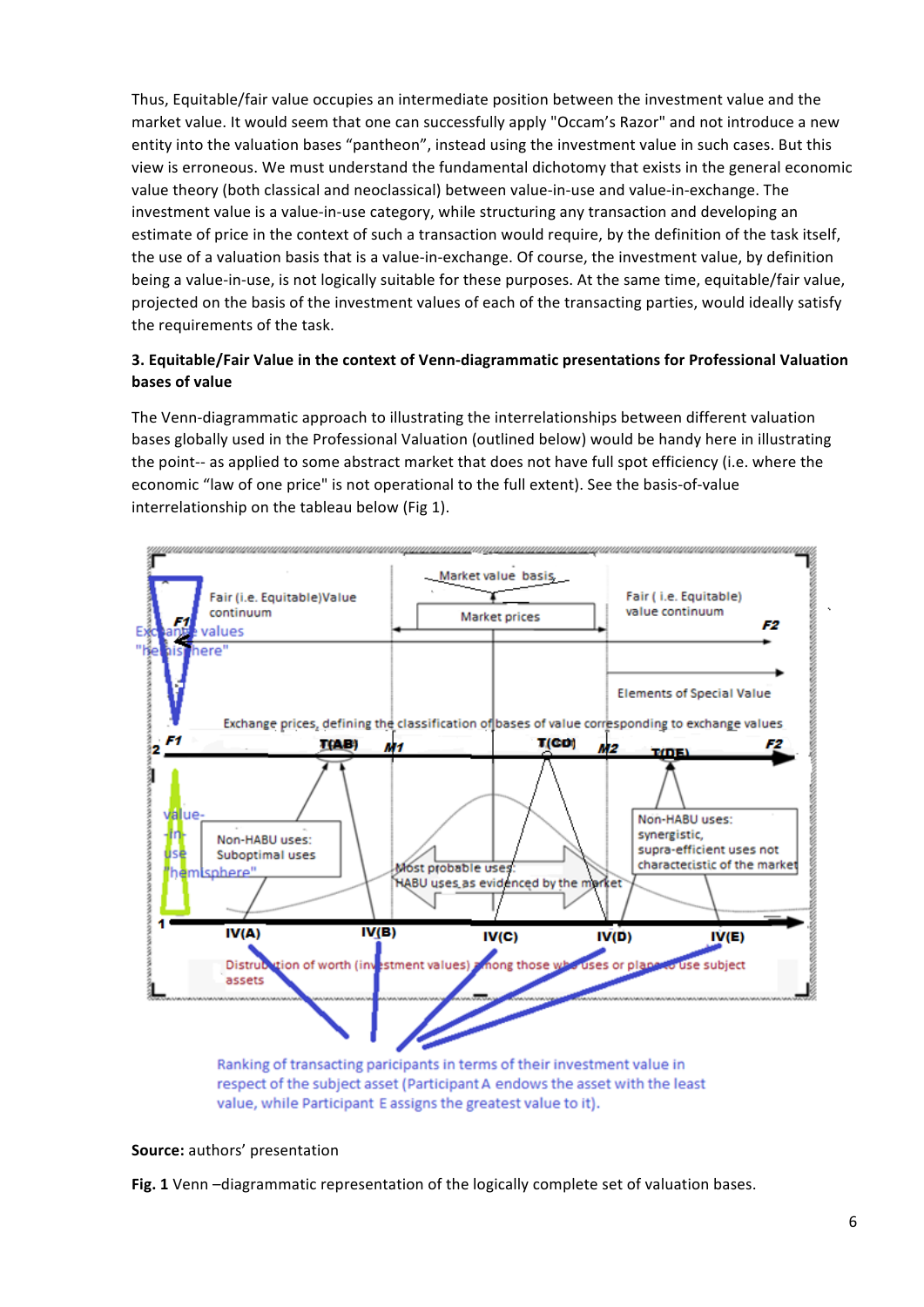Analyzing the diagram presented in Fig. 1 and inspired by the method of presentation of logical relations called "Venn-diagrams"<sup>7</sup>, one can notice that it is comprised of two "hemispheres (or axes) of value" -in line with the traditional division of valuation bases between values-in-use and values-in-exchange (still evident in IVS 2007 -2013 editions, but presently dropped). On the bottom axis of the diagram (Axis 1), subjective valuations (i.e. "investment values" as a sole type of the genus of values-in-use, for the purposes of this exposition) with which the set of market participants at a particular market endow a particular object of exchange are ranked in an ascending order. For example, the bottom axis in Fig. 1 illustrates a situation of an asset market with 5 participants, with participant *A* endowing the subject asset with the lowest valuation (investment value  $IV(A)$ ), and participant  $E$  – with the highest (investment value  $IV(E)$ ); participant's C subjective valuation/investment value is in the middle of the distribution (IV(C))<sup>8</sup>. Such subjective valuations have a lot to do with the prospective uses for the asset envisaged by the participants – in general, most participants would have subjective valuations clustered in the middle of the bottom-axis distribution and corresponding to Highest-and-best (HABU) uses as evidenced on the market. However, the IVS and EVS standards also allude to super-efficient uses as well-such as those implicit in Synergistic/Special values, the buying party to implied transactions in which correspondingly envisages for the asset uses more efficient than HABU. Needless to say, on weakly efficient markets for which the satisfaction of the Law of one price remains an unattainable goal (such are the markets for non-standard property and specialized or illiquid assets with which the Professional Valuation often deals), there are also found "left-leaning"<sup>9</sup> participants with suboptimal uses which are not completely jostled out of the market on account of the competition. Such participants, under the circumstances just mentioned, could also be a factor in the market pricing mechanism and should not therefore be discounted out of hand in our analysis.

The above distributional discussion of participant's investment values is logically "prior to exchange", i.e. is one of the starting position of the market participants before any of the (spot) transactions in the market take place. Now we move up the diagram into the "hemisphere of exchange", i.e. to the upper axis (Axis 2) on which the values-in-exchange which can result from the interaction of investment values of market participants (depicted, as just discussed, on the bottom axis -- "the use hemisphere") are to be plotted. To clarify, numeric magnitudes of value appearing on the upper "exchange-values" axis (Axis 2) are aligned to match those on the bottom "investment values" axis (Axis 1), and both axes are unidirectional. The necessary condition for market participants to transact in subject asset and form transaction prices on the free market is that the buyer's  $(B)$  investment valuation with which they endow the subject asset should be higher than the seller's (S) investment valuation: *IV(B)>IV(S)*. Otherwise, both parties would lack an inducement to transact. The difference between both valuations,  $IV(B)-IV(S)$ , is often referred to in economics literature as a "gain-from-trade"<sup>10</sup>.

Often the gain is split/shared in some proportion between the transacting parties. If the gain is to be shared equitably/equally in an exchange transaction, then the principle of Isosceles triangulation, as depicted on the diagram, will be the mechanism of transcription of values from the hemisphere of values-in-use to the hemisphere of values-in-exchange (see below under the heading of "normative theories for estimating fair values" –for a more thorough discussion of this principle). For example, a negotiation of the investment values of participants *C* and *D*, *IV(C)* and *IV(D)*, recorded on Axis 1, into transaction price  $T(CD)$  recorded on the values-in-exchange axis (Axis 2), as shown with the aid of an

 $^7$  A Venn diagram (also called primary diagram, set diagram or logic diagram) is a diagram that shows all possible logical relations between a finite collections of different sets.<br><sup>8</sup> If there are more than several participants on the market, then it is possible to draw a distribution curve for the

participants in respect of their subjective value distributions, say, a bell-shaped Gaussian curve - as attempted in the diagram on Fig  $1$  – suggesting that most participants on the market endow the subject asset with the

<sup>&</sup>quot;middling" subjective valuations/investment values.<br> $9^9$  In terms of the bottom axis on the diagram.

 $^{10}$  Elsewhere known as the magnitudes of transacting parties' economic interest.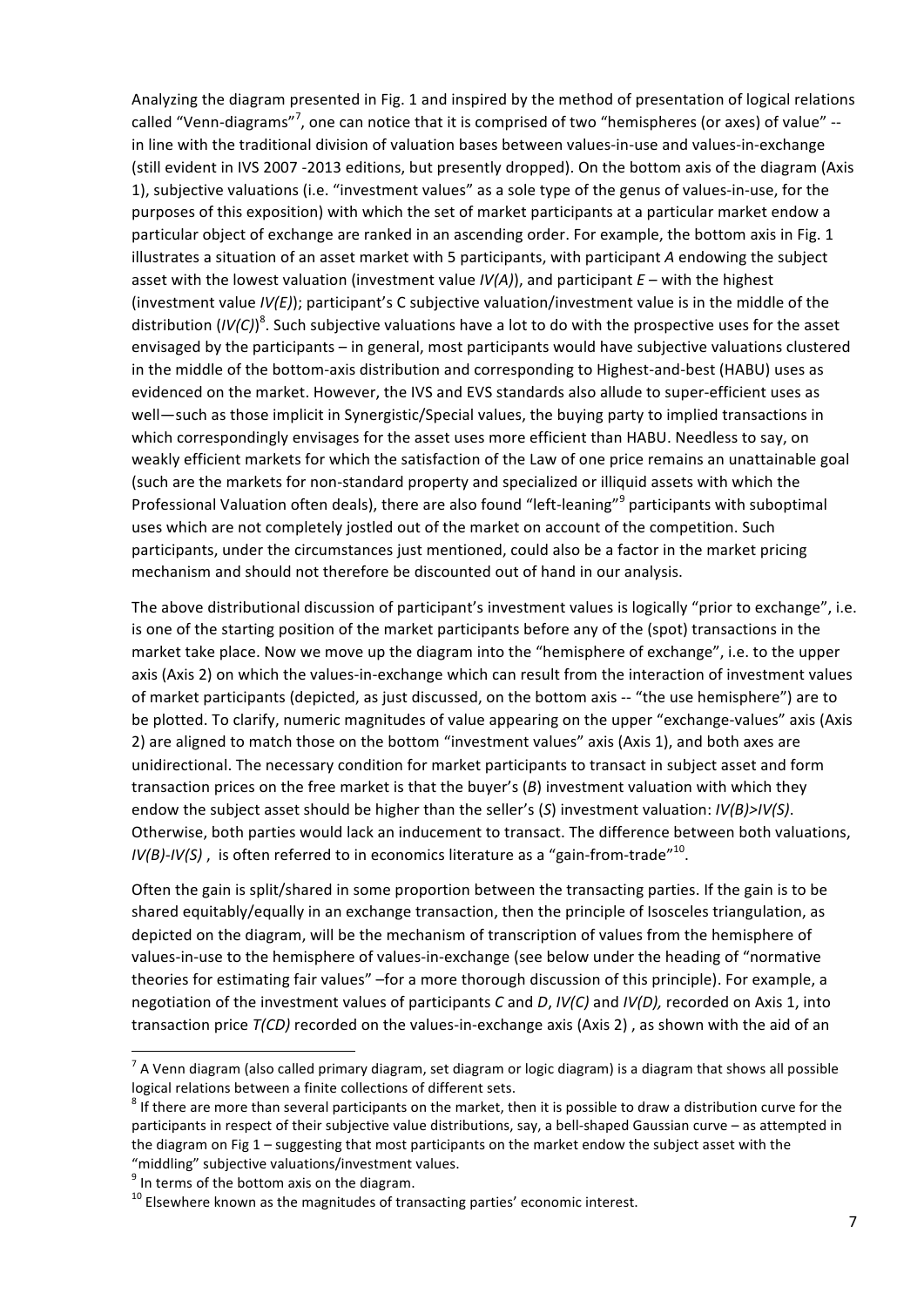isosceles triangle IV(C)-TC(D)-IV(D) straddling both hemispheres, would represent a transaction between participants *C* and *D*, in which the gains-from-trade have been split in equal proportions. On the other hand, negotiation of the transaction between "sub-optimal" participants *A* and *B* on the diagram into exchange price  $T(AB)$  manifests an "unfair" split of gains-from-trade between both participants, where participant A gets most of the benefits ("economic effect") from executing the transaction (the *IV(A)-T(AB)-IV(B)* triangle is non-isosclesic and visibly slants to the right).

Obviously, on the evolved more-or-less efficient markets with some transaction regularity, most of transactions between market participants in the values-in-exchange "hemisphere" will be clustered in terms of the recorded transaction prices in the region corresponding to the modal/central tendency/ HABU uses on the values-in-use axis 1 (say, illustratively will be clustered in the region *M1-M2* on Axis 2). That is, the region delineated by vertical lines passing through M1 and M2 points on Axis 2 and encompassing the bulk of participants' values-in-use distributions on Axis 1 will notionally represent the region of transactions the prices in which are deemed by market participants and observers, according to their evolved heuristics and market experiences, to be "to a market level" and generally correspond to the HABU uses for the subject asset. Such a cluster, or cloud, of representative "market prices" will have some central tendency, which in Professional Valuation is discussed under the rubric of "Market value"<sup>11</sup>. The more efficient the market, the narrower is the "cloud", in other words, on efficient markets the particular recorded market prices are tightly clustered and deviate less from their central tendency regarded as the Market value.

What about other values-in-exchange bases? Obviously, given the arrangement of investment values of market participants on values-in-use Axis 1, nothing precludes "suboptimal" participants A and B to transact mutually, even though a price attainable in the transaction between them can't be to a "market level", delineated by the interval M1-M2 on Axis 2. Under the circumstances, the price  $T(AB)$  on the diagram is feasible albeit it won't be representative of the market level of prices and, generally, the seller *A* will have greater incentive to transact with more use-efficient participants than B<sup>12</sup>. On the other hand, consider Participant *D* on the right margin of HABU distribution and a super-efficient (synergistic) Participant *E*. Obviously; it will make little sense for participant *D* to sell his asset at the "market prices", because the in-use utilization of the asset by him will yield greater benefits, according to his reckoning. However, he might be eager to sell the asset for a higher than market price to a synergistic buyer *D*, who endows the asset with even superior value-in-use. Again, if the market is generally thin or inefficient a transaction between them priced at  $T(DE)$  has a chance of succeeding, even though, given the greater efficiency of the market, the synergistic buyer *D* will still be motivated to transact with the (fungible) asset at its market price level (e.g. by triangulating a transaction with sellerparticipants *B* or *C* with reference to M1-M2 range on Axis 2).

A valuer can be called to advise on the "draft prices" in projected transactions between the participants on both "polarities" of Axis 1 distribution (i.e. to advise to A-B, D-E participant sets). Obviously, one basis of valuation (s) he can employ to develop such an advice would be called "Fair" (in EVSs 2016) or "Equitable" (in IVSs 2017) Value, which can be other than the Market Value, numerically. We see that, logically and distributionally, the notion of Equitable/Fair Value is broader than the notion of Market value, the latter dealing with, or aimed at, the aggregation of price data in the M1-M2 range, while the former spanning the entire length of Axis 2 (F1-F2 range). But on pure logical (albeit not economic!) terms, the Market value is, indeed, but a subset of Equitable/Fair Value (F1-F2 range subsuming, as it were, the M1-M2 range). The Standards also operate with the notion of Synergistic or Special Values (which are obviously species of value within the values-in-exchange genus). Our analysis makes it clear

 

<sup>&</sup>lt;sup>11</sup> And in the Accounting measurements area is often described as the "Fair Value" (in IFRS 13 accounting sense).<br><sup>12</sup> Except where the market is so inefficient and thin that the notions of market prices and Market Value

would make little experiential sense.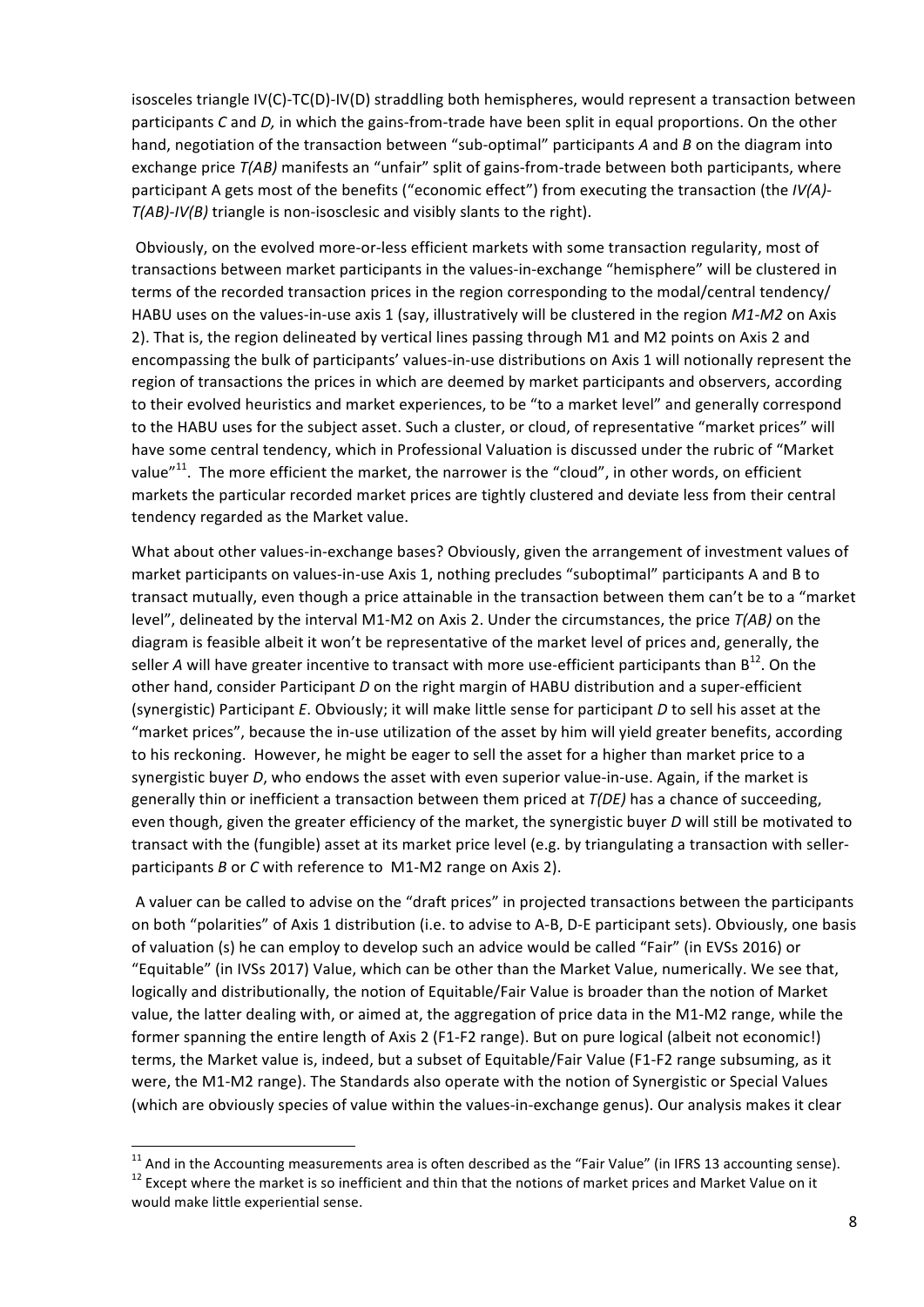that Special or Synergistic Values are logically also a subset of Equitable/Fair Values to the right of M1-M2 distribution, while the range of Equitable/Fair Values to the left of M1-M2 distribution is bereft of any reference term, though "price-drafting" to the left of the region can occur in the valuation practice as well. 

The distinctions made in the diagram for the (spot, but not intertemporal<sup>13</sup>) bases of value in Professional Valuation obviously form a logically complete self-contained set. And the presented diagram will be an immediately useful tool for valuers to find where they "stand" in solving the problem incidental to their particular valuation assignment. Additionally, the diagram itself, based as it were on the "sublimation" of values-in-use into values-in-exchange, which is the basis of all thinking in Austrian and Neo-classical schools of economics, also makes manifest the dangers of referring to diverse costs as "values"<sup>14</sup>, thus multiplying species of values beyond those logically justified by a neoclassical analysis. If one were to perfect the now-defunct classification of valuation bases incidental to the IVSs 2007-2013 sets, it would also be three-fold: 1) values-in-use, 2) values-in-exchange, and, on separate classificational grounds, 3) cost-based bases of valuation  $-$  to wit, substituting as #3 class there a vague legalistic category of "statutorily defined" bases of valuation $^{15}$ .

The use of the Diagram underscores as well the specificity of Professional Valuation as a specialism within Economic measurements. The employment of the Fair/Equitable value concept makes sense only for markets with imperfect efficiency, where the Law of one price is liable to a breakdown, that is the area, indeed, where Professional valuers have the primary involvement. Valuers primarily involved in the Investment-Financial Valuation specialism have little need for the concept, since they deal with markets at least with the spot efficiency (e.g. markets for quoted financial instruments), but with the ones where the intertemporal efficiency is sometimes in question. Therefore, for such valuers the concepts of fundamental values/MLV have some topicality, which is less relevant in the Professional Valuation specialism. 

# **4. Theories for estimating the Equitable/Fair value.**

Having discussed the notion of Equitable/Fair value in relation to other bases of valuation, we will move on to discuss the theories for its estimation existing as of today. The contribution of this Paper is in proposing to analyze/differentiate each theory of Equitable/Fair Value in terms of the approach it takes within the normativist-positivist continuum of economic analysis (e.g. see Blaug, 1992).

# **4.1 Normative Theories for Estimating Equitable/Fair Values**

The logical analysis of Equitable/Fair value discussed so far hints at the possibility of its direct construction based on the respective estimates of investment values for each of the parties to a transaction. Indeed, head-on derivation of Equitable/Fair value can proceed on this basis. Important input data to the problem would then be the magnitudes of investment values of a particular buyer and seller in a specific planned transaction. These values can be, in turn, determined both on the basis of elements of the income approach (i.e. the use of the DCF analysis for values-in-use calculations purposes), and the elements of the cost approach (for example, the reproduction/replacement cost will be a relevant input for calculating the investment value of the seller of a reproducible asset). Furthermore, an important prerequisite for the transaction at fair value shall be the condition that the investment value of the buyer  $(IV_b)$  exceeds the investment value of the seller  $(IV_s): IV_b > IV_s$ . Without

 

 $13$  Such as long-term bases of value, e.g. fundamental value, or its particular specie, the Mortgage Lending Value (MLV) in the EVS 2016 standards.<br> $^{14}$  E.g. Insurable value, Replacement value, etc.

 $15$  Deplorably, the hollow, purely legalistic distinction between valuation bases defined in the Professional Valuation Standards, and values "defined elsewhere" – now forms the crux of taxonomic effort in the current edition of IVSs (IVSs 2017).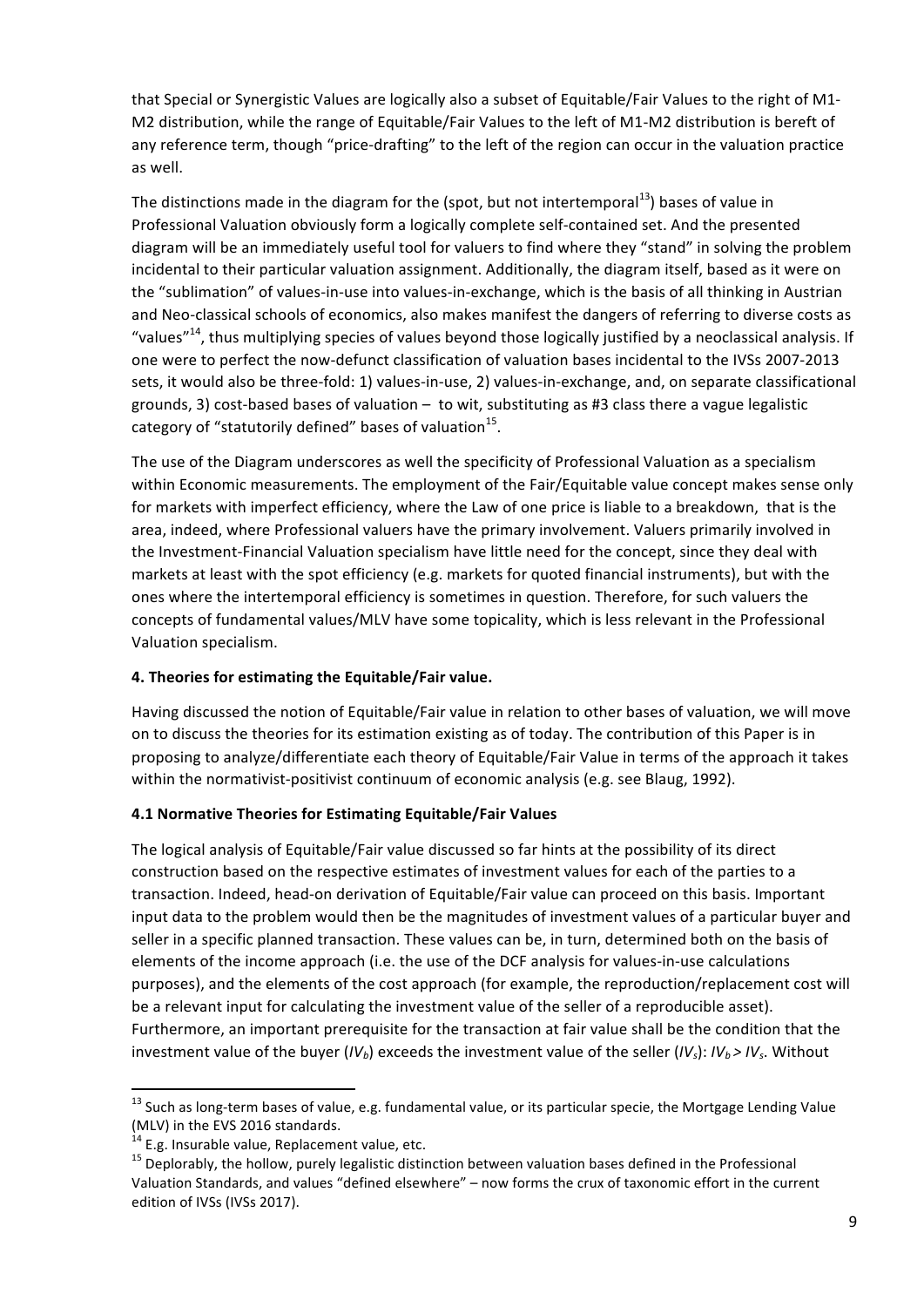this premise, a seller with the title to the subject of valuation simply will not have enough motivation to make a deal, since it will not be advantageous for him to give up the title at a price less than his own investment value estimate. If this condition is met, the appraiser's task will be to offer a just/fair division of the resulting "gains-from-trade"  $(N_b - N_s)$  between the parties to the transaction. From the need to somehow split these gains between the parties in an acceptable/fair manner the name for this basis of valuation is derived, i.e. fairness here is indeed understood primarily in the ethical sense (Fair = Equitable), plus the appraiser contributes in the formation of this normative aspect of fairness/justice.

Neither IVSs, nor EVSs Professional valuation standards pronounce on how to implement the normative aspect<sup>16</sup> of fairness in estimating the Equitable/fair value (i.e. how to divide the "gains from trade"). Here, and in conformity with the set of possibilities for isoscelestic or non-isoscelestic principles of triangulation depicted in Fig. 1, two points of view are possible: first, the gains-from- trade, as a general principle, should be divided equally between the parties, or, as a second option, in some other, but fair proportion<sup>17</sup>. It may be interesting to note that the first principle (of dividing the gains-from-trade by half) goes back to Aristotle, who first attempted to build a normative theory of value/bargaining, which lasted for almost two millennia, passed on through the scholastics, and only in the most recent times, starting from R. Cantillon, came to be so successfully substituted by the positivist theory of value (Artemenkov A. (2009)):

*"Therefore the equal is intermediate between the greater and the less, but the gain and the loss are respectively greater and less in contrary ways; more of the good and less of the evil are gain, and the contrary [to this] is loss; intermediate between them is…, the equal, which we say is just; therefore corrective justice will be the intermediate between loss and gain"18.*

In the context of Professional valuation, a noteworthy development of the Aristotelian theory of "bargaining" (or catallactics<sup>19</sup>) relying on the use of modern tools of economic analysis has been occasioned in a recent monograph by V. Galasyuk relating to the decision-making theory (Galasyuk (2016)), in which he also proposes the use of the principle of equal division of gains-from-trade ("economic interests") in the transaction. The monograph presents a neat way to reconstruct the theory of decision-making and valuation based on four logically possible types of decisions to be made by two economic agents in each transaction. The investment value in this case is based on the Decision Type  $R_{11}$ "To continue exercising control over the object to be exchanged". The value of each type of the decision is considered endogenizing the benefits and costs, including the possible costs of transacting incidental to the transacting agents/parties (transaction costs).

From the theory of "fair exchangeable value" proposed by V. Galasyuk in his monograph (Galasyuk V.V., 2016, Galasyuk V.V., 2018), the following formula for determining the Equitable/Fair value, based on the

 $16$  Under the normative aspect we imply the normative-ethical aspect (as in a philosophical split between normativist and positivist theories of some phenomenon), not normative in a sense of "being required by some legal pronouncement", although the valuer can be additionally empowered to exercise the ethical presumption by means of the signed Terms of engagement delegating him to take up the assignment on behalf of both transacting parties. 

 $^{17}$  There is nothing unusual in thinking that numerically/monetarily equivalent gains-from-trade may have a

different utility for different parties, cf. St-Petersburg paradox in the decision-making theory.<br><sup>18</sup> Aristotle, "Nicomachean Ethics", Book 5, paragraphs. 2-5, See "The Basic Works of Aristotle", edited by Richard McKeon, Random House, New York, 1941, 1966, pages 1005-1010)<br><sup>19</sup> The latter being a term (meaning "of exchange") which a prominent Victorian philosopher and economist J.

Ruskin favours in his series of Economics essays "Unto the Last" https://archive.org/details/untothislast00rusk (1910 ed.)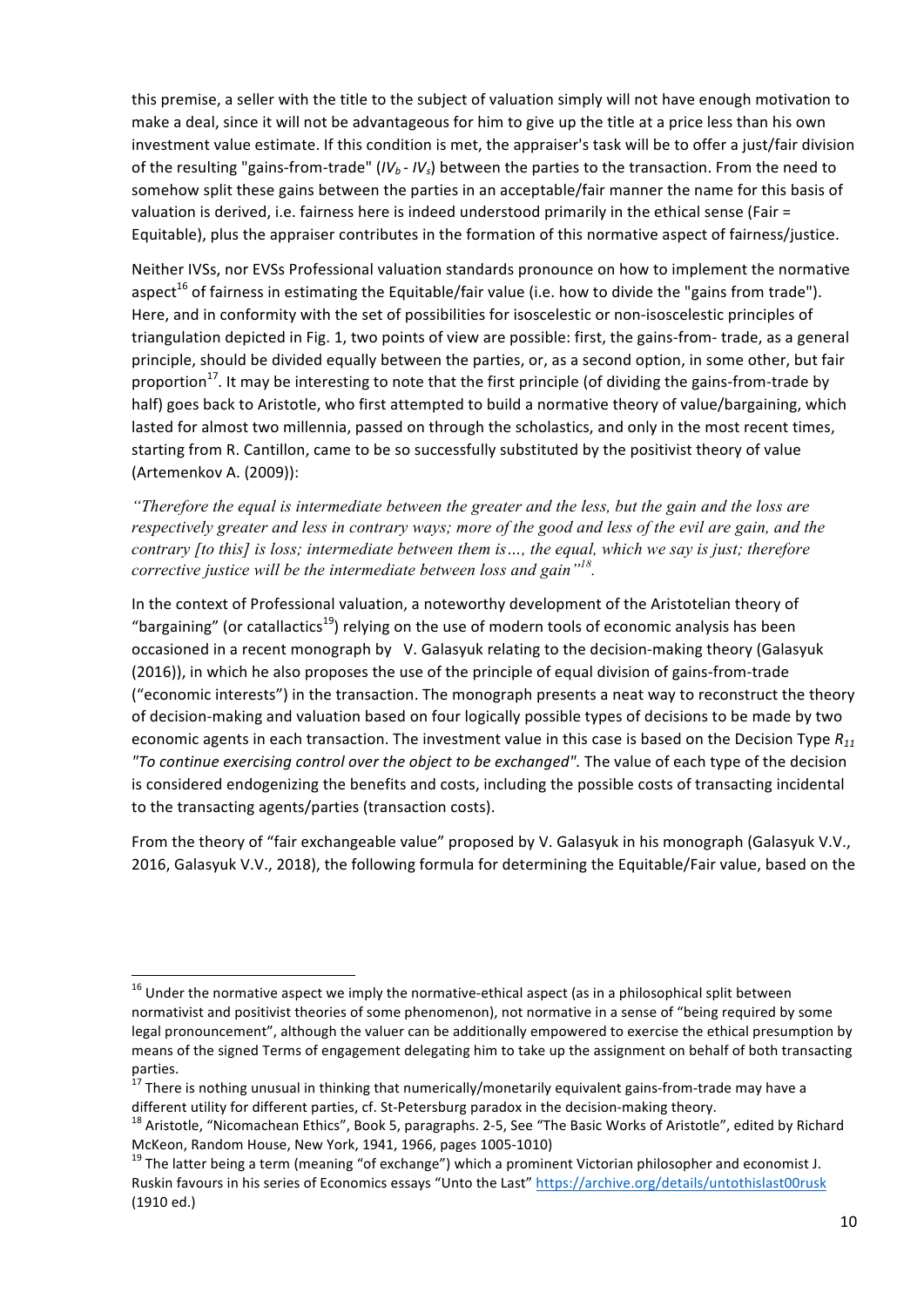investment values (the values of the  $R_{11}$  Type decisions, in the terminology of the author) of each party to the transaction and their expected transaction costs, results<sup>20</sup>:

$$
FV = \frac{IV_{S} + IV_{b} + (TC_{S} - TC_{b})}{2}
$$
 (1)

where,

FV- Equitable/Fair value for the subject property in the transaction:

*IV<sub>s</sub>*- Seller's investment value:

 $IV<sub>b</sub>$  – Buyer's investment value;

*TC<sub>s</sub>* – Seller's transaction costs;

 $TC<sub>b</sub>$  – Buyer's transaction costs;

<u> 1989 - Johann Stein, marwolaethau a bh</u>

As seen, this formula endogenises transaction costs of the parties and is based on the spit of gains – from-trade between them in equal proportions (i.e. it makes the "economic interests" of the buyer and the seller equal to each other). Thus, the important difference between Fair/Equitable value and the Market value is that in fair value models the transaction costs of the parties should be made endogenous (incorporated explicitly into the model in order to be able to reflect the respective interests of the parties most closely). Quite on the contrary, the international (and many domestic) conventions for estimating the market value (as well as Fair Value in the Accounting Measurements sense) assume that the market value is determined without having regard to any transaction costs of the transacting parties (e.g. see p. 5.11.3. in the EVS 1 standard). At the same time, the estimation of Fair value, as can be seen in Formula (1), depends not so much on absolute amounts of the transaction costs of the parties as, rather non-trivially, on the *difference* between the transaction costs of the seller and the buyer: only accounting for the difference in such costs in fair value helps to balance the economic interests of the parties to the transaction. It appears that focusing on transaction costs in valuation methodology is not a seemingly minor preoccupation, but is an important manifestation of incorporating transactional "behavioral frictions" into the valuation practices and bases used.

In common with the Market value, Equitable/Fair value is a spot basis for valuation; at the same time, it should be assumed that, in the context of determining Equitable value, any consideration of the exposure period factors is not appropriate: a particular buyer and particular seller, being specific parties, have already "found each other". Quite similar, but in some ways different from this state of affairs, the market value, as defined in IVS 2017, is still nominally determinable on the assumption that "The exposure period occurs prior to the valuation date", i.e. that the exposure period has already passed, as it were, on the valuation date, and, like the water under the mill, is therefore irrelevant for valuation as it had ceased to affect any prior liquidity of the asset (see IVS 104, paragraph 30.2 (g)). However, in spite of this definition of the Market Value in the IVS standard 104, the IVS Standard 105 still recommends that valuers take into account discounts for lack-of-liquidity (DLOMs), at least when applying the market approach to valuation (paragraph 30.17 (a), IVS 105). Therefore, it follows from this state of affairs that

<sup>&</sup>lt;sup>20</sup> This formula represents a *modification* of the formula contained in the Galasyuk monograph (V.V Galasyuk, 2016; V.V.Galasyuk 2018). All the respective changes in notation being made, it follows from the Fair Value formula developed by Galasyuk given the additional assumption that the value of the prospective buyer's decision  $R_{i(00)i}$  «to continue with control unvested in the object» is equal to zero. Otherwise, the value of such a decision should also be deducted from the numerator of the formula. V. Galasyuk (2016) develops one of the techniques to estimate the value of the buyer's  $R_{j{00}i}$  decision (which in a general case, given the presence of alternatives on the market, is other than zero) on the basis of the "principle of reversivity of the cashflows".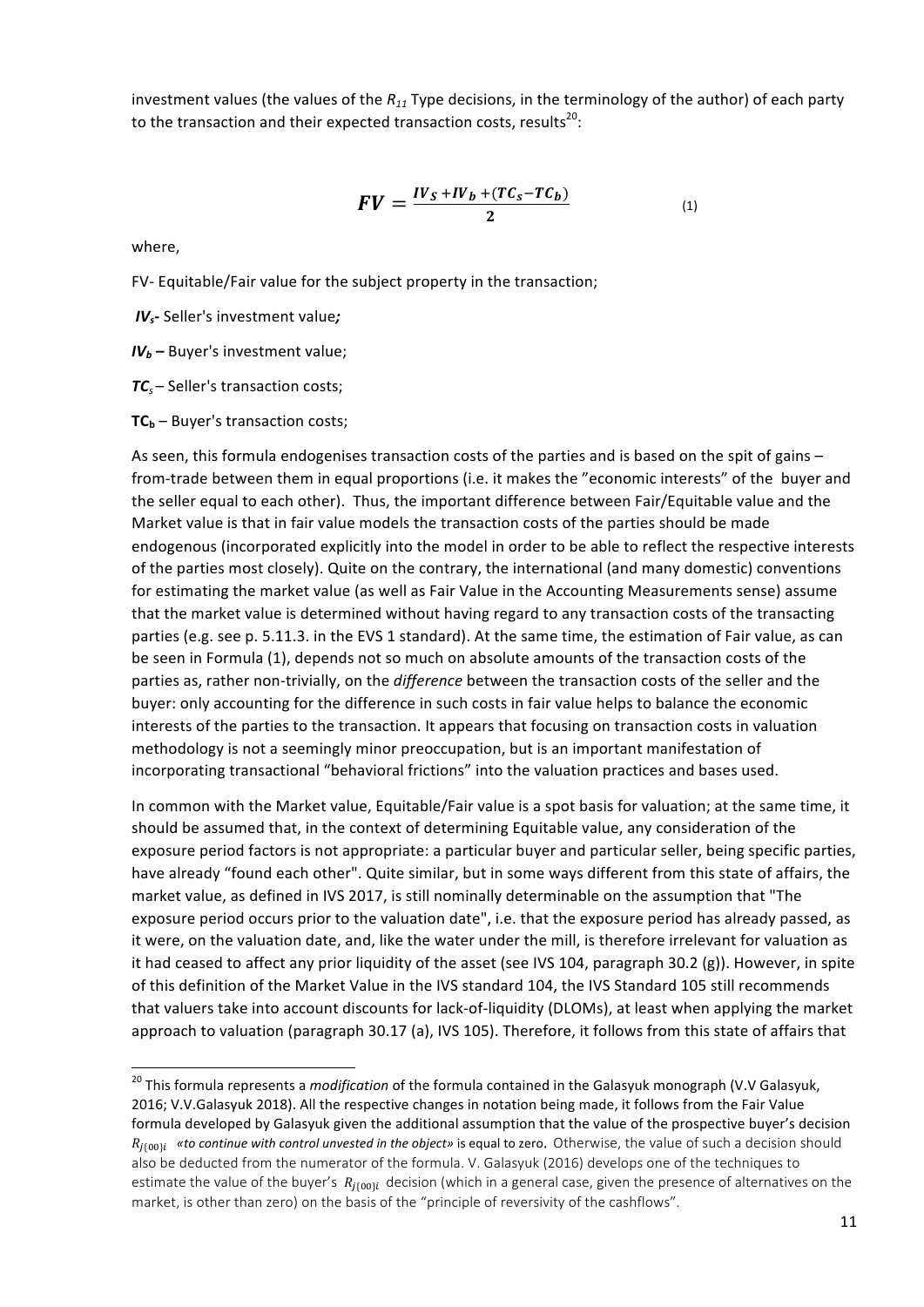the thesis that exposure period precedes the date of valuation in determining the market value is not an absolute rule. But one of the most fundamental differences between the Fair value and the Market value bears repeating: the Fair value is more tied to specific estimated economic interests of the parties to the transaction, while the market value relates to recent price evidence on the market in the neighborhood of its central tendency.

The division of gains-from-trade by half, implicit in the above formula (including due to a "2" in the denominator of the formula for fair value, and not, for example, some weighing factor of the investment values of the parties), as has been mentioned, is a normative principle that is not explicitly contained in the International valuation standards. In principle, the gains-from-trade can be split by appraisers in some other (but contextually and ethically fair!) proportion in the process of developing Equitable/fair value estimates. The corresponding result, if justified, will also be called Fair Value (although, if the international standards allowed, it would have been better to simply call such a result a "draft price" or, as Galasyuk (2016) does, call it "exchange value" (distinct from "Fair exchange value"). Even so, any normative theory of dividing the gains- from-trade based on the amounts of the investment values / values of the decisions of each of the transacting parties is handicapped by some unavoidable limitations as to what shall be considered "fair", or "not very fair", and how to prove that the investment values of each of the parties are reflected correctly in the resulting valuation, etc.  $$ obviously the appraiser will have to assume his entire responsibility in these respects. This is certainly not a very convenient and practicable state of affairs from the point of view of practicing Professional Valuers. 

Would it be possible to formulate a theory of estimating fair value in a more positivist manner -- without any allusion to the need to "divide anything"?

# **4.2. Positivist theories for estimating Equitable/Fair value**

Indeed, fundamental proposals for formulating a more positivist-oriented (or, specifically in our context, a less "divisive") theory for estimating fair values are available. In particular, the Transactional asset pricing approach (TAPA), developed by V. Michaletz in a series of publications that appeared over the last decade (Michaletz (2005), Michaletz (2007), Michaletz & Artemenkov (2018)), deserves a wider recognition as an instrument for estimating the fair values of assets, as well as the market value of less liquid assets (Andrews (2011)).

TAPA model is a dynamic model that directly considers fair value as a value-in-exchange, without its decomposition into the corresponding value-in-use elements (i.e. investment values of the parties to the transaction). Instead of explicitly dividing the gains-from-trade (as in model (1)), this model is based on the principle of the lack of "super-interest" for any of the parties to the transaction, namely, it builds upon a transactional principle that the capital incorporated in a transaction at fair value must grow in the economic and investment environment of both the buyer and the seller at an equal rate -- so that in each period *n*, following the valuation/transaction date *0* and during the life of the subject asset, the following balance is fulfilled, which encapsulates the principle of a fair transaction according to TAPA:

 $S_n^s = S_n^b$ 

 $S_n^s = S_n^b$  (2), where: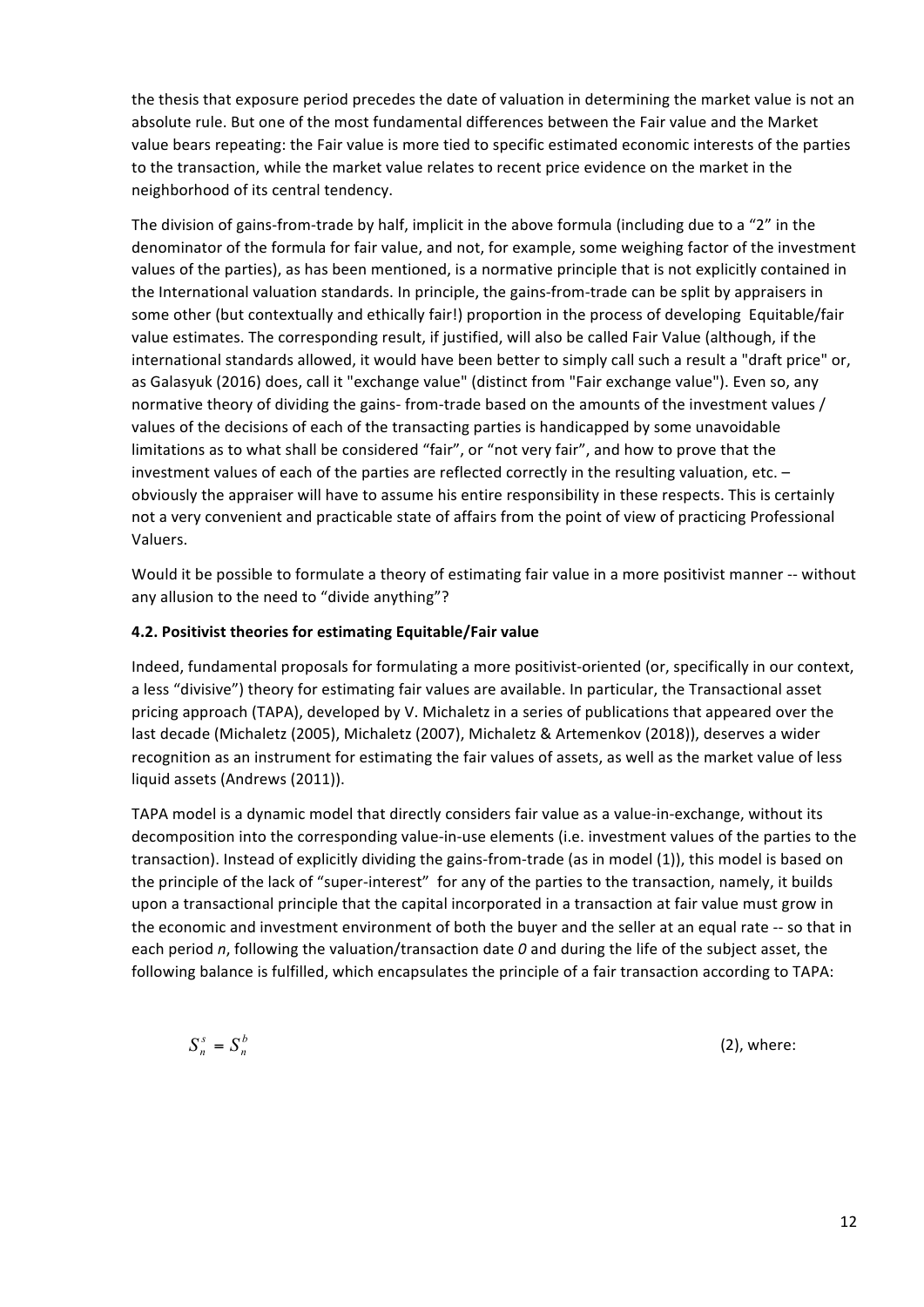$S_n^s$  – Amount of capital in the investment portfolio of the seller in the period/year *n* following the placement of proceeds<sup>21</sup> from the sale of subject asset at fair value ( $PV$ ) into their investment portfolio (seller's investment portfolio):

$$
S_n^s = PV \prod_{i=1}^n (1 + r^s(i))
$$
\n(3)

(where  $r^s(i)$  – is an accumulative rate of return in the seller's investment portfolio: generally, it is timevariant and specific for each period *i* ( $i=1...n$ ); *0*- period of valuation/transaction<sup>22</sup>)

 $S^{\hbar}_{\hbar}$  -- Amount of capital in period/year *n* following the completion of fair value transaction with subject asset accumulated in the investment portfolio of the buyer due to placing into it the stream of net operating income receipts from the use of subject asset  $(NOI_i)$  generated in periods from  $O$  to  $n$ , plus the reversionary net realizable value of subject asset for the buyer at the end of period *n*  $(S_{res})$ :

$$
S_{n}^{b} = \sum_{k=1}^{n} NOI_{k} \prod_{i=k+1}^{n} (1 + r^{b}(i)) + S_{res}
$$
  
= 
$$
NOI_{1} \cdot (1 + r^{b}(2)) \cdot (1 + r^{b}(3)) \cdot ... \cdot (1 + r^{b}(n)) +
$$
  
+ 
$$
NOI_{2} \cdot (1 + r^{b}(3)) \cdot (1 + r^{b}(4)) \cdot ... \cdot (1 + r^{b}(n)) + ...
$$
  
+ 
$$
NOI_{i} \cdot (1 + r^{b}(i+1)) \cdot (1 + r^{b}(i+2)) \cdot ... \cdot (1 + r^{b}(n)) + ... + NOI_{n} + S_{res}
$$
 (4)

(where  $r^b(i)$  – is an accumulative rate of return in the buyer's investment portfolio: generally, it is timevariant and specific for each period  $i$  ( $i=1...n$ );  $0$ - period of valuation/transaction).

Substituting into (2) Expressions (3) and (4) and then solving it for the period 0 fair value (PV) variable (i.e. as at the date of valuation/transaction), enables to obtain the following expression (Michaletz (2007)):

$$
PV = \frac{\sum_{k=1}^{n-1} NOI_k \prod_{i=k+1}^{n} (1+r^b(i)) + NOI_n}{\prod_{k=1}^{n} (1+r^s(i))} + \frac{S_{res}}{\prod_{k=1}^{n} (1+r^s(i))}
$$
(5)

Expression (5) is a generic formula for estimating Fair value under the TAPA dynamic model, which, as we see, is based on the general principles of DCF analysis modulated by the dynamic principle of transactional fairness (Formula (2))<sup>23</sup>. A distinctive feature of this model is in accounting for the investment characteristics of transacting parties via the parameter of cumulative rates (rates of return) in their investment portfolio (these parameters are assumed time-variant in the general TAPA model). The dynamics of growth in investment portfolios, therefore, can be different for the buyer and seller, and it is through this parameter that the individual investment characteristics/interests of the parties to the transaction are reflected, the fair value being a parameter equalizing the capital gain of each of the parties due to their transaction with the subject. Thus, the general TAPA model for estimating fair values (5) has much in common with the standard DCF analysis (for example, the one used in calculating the

 $^{21}$  Since the word "proceeds" is used it represents a net component of receipts to the seller in a transaction at fair value, i.e. net of transaction costs. Same is valid for determining the residual net realizable value of subject asset *Sres* (see formula (4)).<br><sup>22</sup> Thus, instead of exponential compounding (i.e. rate of return serving as functional exponent), Formula (3) (as

well as (4)) uses chain multiplication, expressed through the chain multiplication sign (Π).<br>
<sup>23</sup> As such, TAPA model can be viewed as an extension to the conventional DCF analysis, which came of age with

the works of Fisher (1930): the latter providing an investor- specific pricing angle, and the former-- a transactionalbased pricing angle.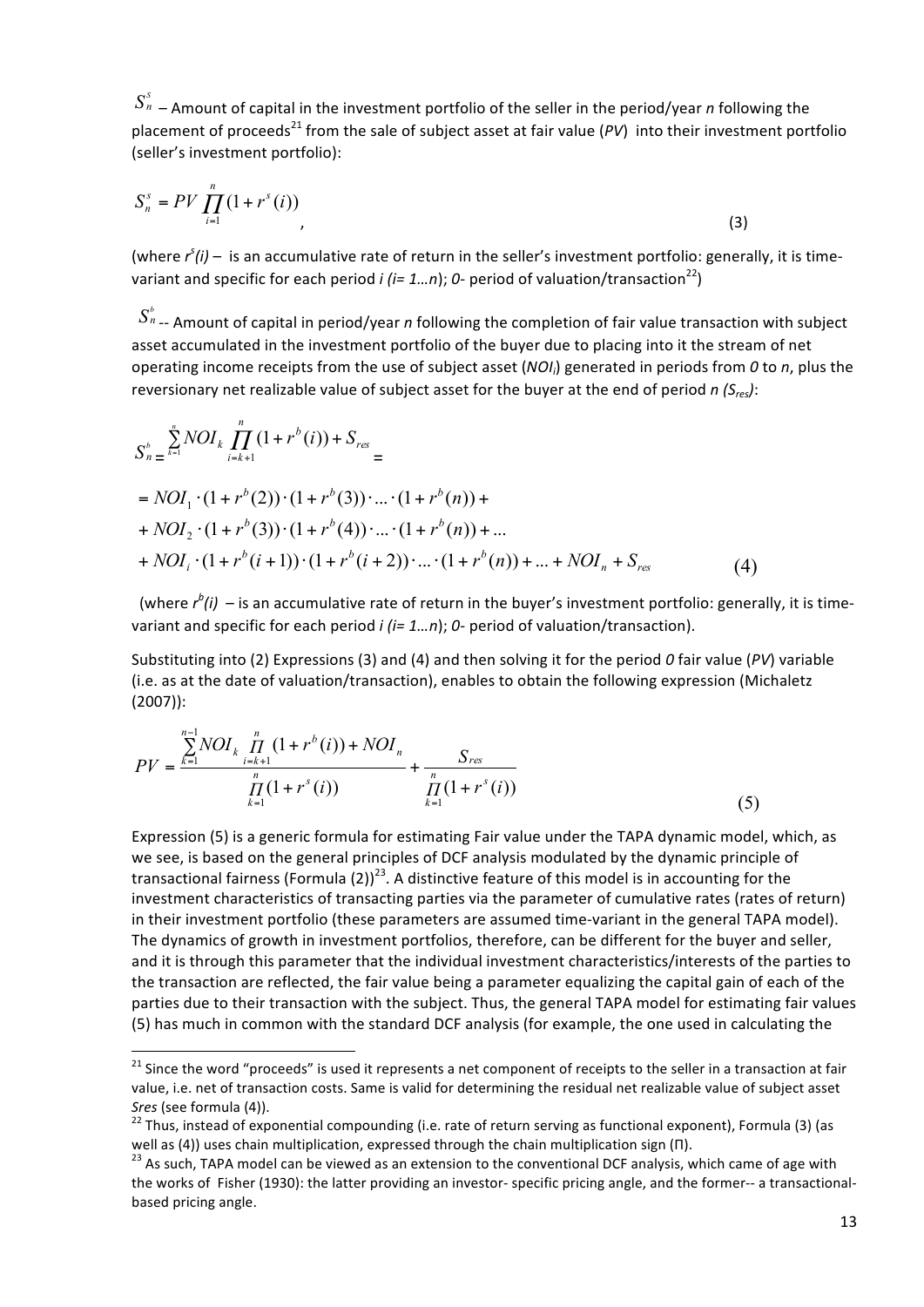investment values), except that it does not use a single rate of return (discount rate), but dual rates -r<sup>s</sup>(i), r<sup>b</sup>(i) -- reflecting the forecasted cumulative dynamics (rates of return) on the seller's and buyer's investment portfolios, respectively. Thus, instead of reconciling the explicit spot variables (investment values) into a fair value estimate (as in model  $(1)$ ), in the TAPA model (formula  $(5)$ ) this reconciliation is mediated indirectly through reconciling the dynamic / forecast variables (prospective returns on investment portfolios of the parties to the transaction) – clearly, It is nowhere explicitly required "to divide anything in half", therefore the appraiser's responsibilities are better hedged by the analysis of "second-order" variables.

At the same time, it is also possible to simplify model (5) by introducing into it a number of simplifying assumptions; for example, assuming that the return dynamics in the investment portfolios of the parties to the transaction were to be equal,  $r^s(i)$  =  $r^b(i)$  =  $r(i)$ , leads to the following reduction for (5):

$$
PV = \sum_{k=1}^{n} \frac{NOI_k}{\prod_{i=1}^{K} (1 + r(i))} + \frac{S_{res}}{\prod_{i=1}^{N} (1 + r(i))}
$$
(6)

However, unlike in the "DCF market analysis", the uniform rates of return/discount should not be based on any presumed overall market models (let alone any normative market models, such as the CAPM model (Sharpe (1964)), but should reflect specific expectations of the returns on investment portfolios of the parties to the transaction -- whereas such portfolios can be structured on principles other than the normative principles of portfolio diversification implicit in the Modern Portfolio and financial theories, and can also easily include illiquid assets, as they usually do (Pagliari, J. L. (2017); Anglin, P. M. and Gao, Y. (2011); Chu, Y. (2010); also see (Gallimore, P. & A. Gray 2002) for the role of sentiment in the portfolio selection process)<sup>24</sup>. In this respect, the TAPA theory, also approaching the valuation of assets on the basis of the portfolio principle, just like the Modern Portfolio Theory (MPT) does, imposes far fewer normative restrictions on the specifics of structuring the investment portfolios of the transacting parties (and, moreover, it is explicitly a multi-period model, unlike standard Sharpe's-Lintner's CAPM). Given that the rates of return on investment portfolios are time-variable and may be different for different periods, the "general" and diverse "partial"<sup>25</sup> TAPA approach formulas for forecasting portfolio-level rates of return/ discount rates can be applied by appraisers in the context of fair value estimations under formulas (5), (6). In particular, a convenient formula for forecasting discount rates that now also began to find application in actuarial practice (Andrews (2011)) is the following one:

$$
r(i) = \frac{(1 + v(i)) \cdot R}{(1 + v(1))} + v(i)
$$
\n(7)

which is based on the assumption that the portfolio-level rates of change in income  $u(i)$  and the capital gain rates  $v(i)$  in the investment portfolios of the transacting parties are in sync for each period *i* (*i=0..n*):  $v(i)=u(i)$ . In this formula, *R* denotes the portfolio-level yield in an investment portfolio comprised of *n* assets (i.e. Period 1 portfolio-level current yield):

$$
R = \frac{\sum_{s=1}^{n} NOI_s}{\sum_{s=1}^{n} PV_s}
$$

<sup>&</sup>lt;sup>24</sup> Only in the context of determining the market value do the IVS standards indicate that, as a part of the application of the income approach, "investors can only expect to be compensated for systematic risk (also known as "market risk" or "undiversifiable risk")" (paragraph 40.5, IVS 105). On the other hand, in the context of determining fair value, this can't be held to be a valid general recommendation.<br><sup>25</sup> i.e. obtained under specific simplifying assumptions (in Michaletz (2007))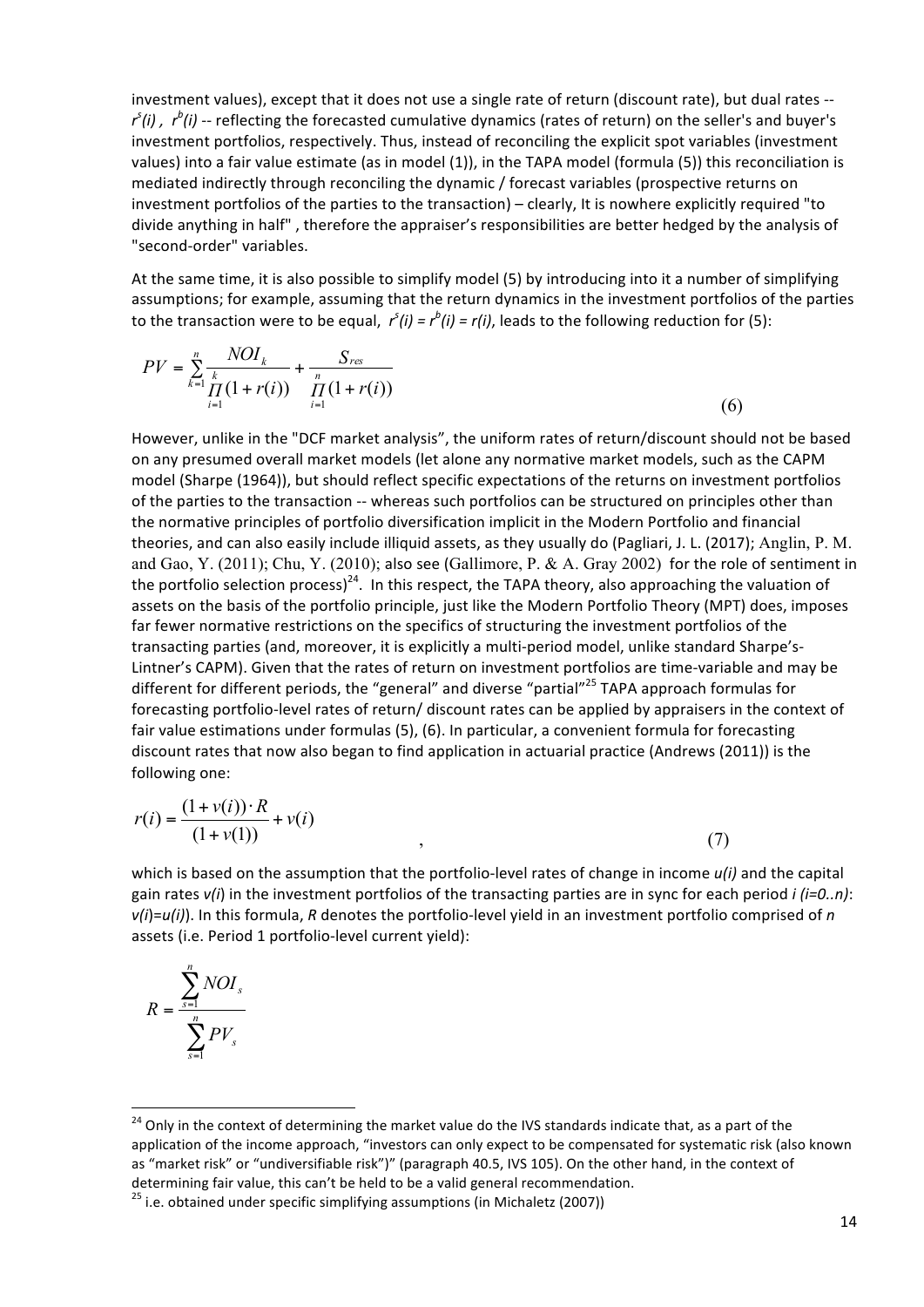,where the summations in the numerator and denominator above are the summations of firstperiod net income and current (date of valuation) values, respectively, for the assets making up the investor's portfolio in question.

 To save appraisers implementation time, joint use of Formulas (6) and (7) has now been programmed for easy spreadsheet applications in  $\text{Excel}^{26}$ , so applying TAPA principles is easy, provided one uses it with the full understanding of its assumptions (see Michaletz (2007), Michaletz &Artemenkov (2018)).

The TAPA theory also provides for the uses of some additional simplifying assumptions regarding (6) and (7), which are not covered here, but can be utilized by appraisers in some cases of estimating fair value. In particular, under a number of assumptions, formulas (6) and (7) reduce to even simpler and more well-known direct capitalization formulas, Gordon, Hoskold, Inwood, -- endowing these formulas with a special meaning and peculiar assumptions when applied to the determination of fair value (Michaletz (2007)).

As a result, as we see, the application of the dynamic principle of transactional fairness (formula (2)) in TAPA allows us to develop a theory for estimating fair values in a more positivistic key, and avoid using, in this epoch of positivist economics, any blatantly normativist principles that do not fit in well with the neoclassical value theory.

# **5. Conclusions**

Our analysis in the Paper shows that, almost simultaneously with the recognition of the Equitable/Fair value basis in the international standards of Professional Valuation, convenient and practical theories have been developed in the field of Economic measurements to enable carrying out Equitable/Fair value appraisals. These theories are now actively entering the body of knowledge for Professional valuation specialists required to practice both on international and national levels. At the same time, national appraisal legislation and standards, especially in developing countries, is still being very conservative in recognizing this valuation basis, which was also previously vitiated by the almost universal confusion of Fair Values in the Professional Valuation and Accounting Measurements sense. In Section 3, we showed with the aid of the VDA tool that Equitable/Fair value is a logically necessary and consistent basis of valuation in the field of Professional Valuation related to the valuation of less-than-perfectly-liquid assets traded in markets, where the "law of one price" fails to manifest its effects in full. This valuation basis would allow to easily tackle valuation problems arising in the field of Professional valuation that relate to the structuring of transactions and their pricing issues (i.e. the role of appraiser/valuer acting as a consultant), as well as problems related to the market valuation of less-liquid or specialized assets. It may seem that such problems do not arise or rarely arise in the field of regulated Professional valuation (e.g. eminent domain appraisals), but the example given by us involving a valuation of the municipal kindergarten for the purposes of its privatization (transfer to the operator) shows that this is far from being the case. Since the recognition of Fair/Equitable Value in IVSs, EVSs as well as in the draft IVSC Professional Standards, the theory of Fair/Equitable value estimation is becoming an indispensable element in the training of professional appraisers-both internationally, and in national jurisdictions. Accounting Measurements experts may heed this process going on in the neighboring specialism of Professional Valuation and probably draw some lessons and develop new perspectives in order to facilitate a move away from the theoretical near-monopoly of the Accounting Fair Value in their field. As explained, in the Professional Valuation this move away from the parallel concept of Market Value is already in evidence through the incorporation, evolution and promotion of the Fair/Equitable value concept in the international valuation standards (IVSs 2017, EVSs 2016). In particular, we believe that Equitable/Fair Value, by explicitly incorporating transactional

<sup>&</sup>lt;sup>26</sup> See https://drive.google.com/file/d/0B8hVnKfTz9\_2NldEYnRlX21DMk0/view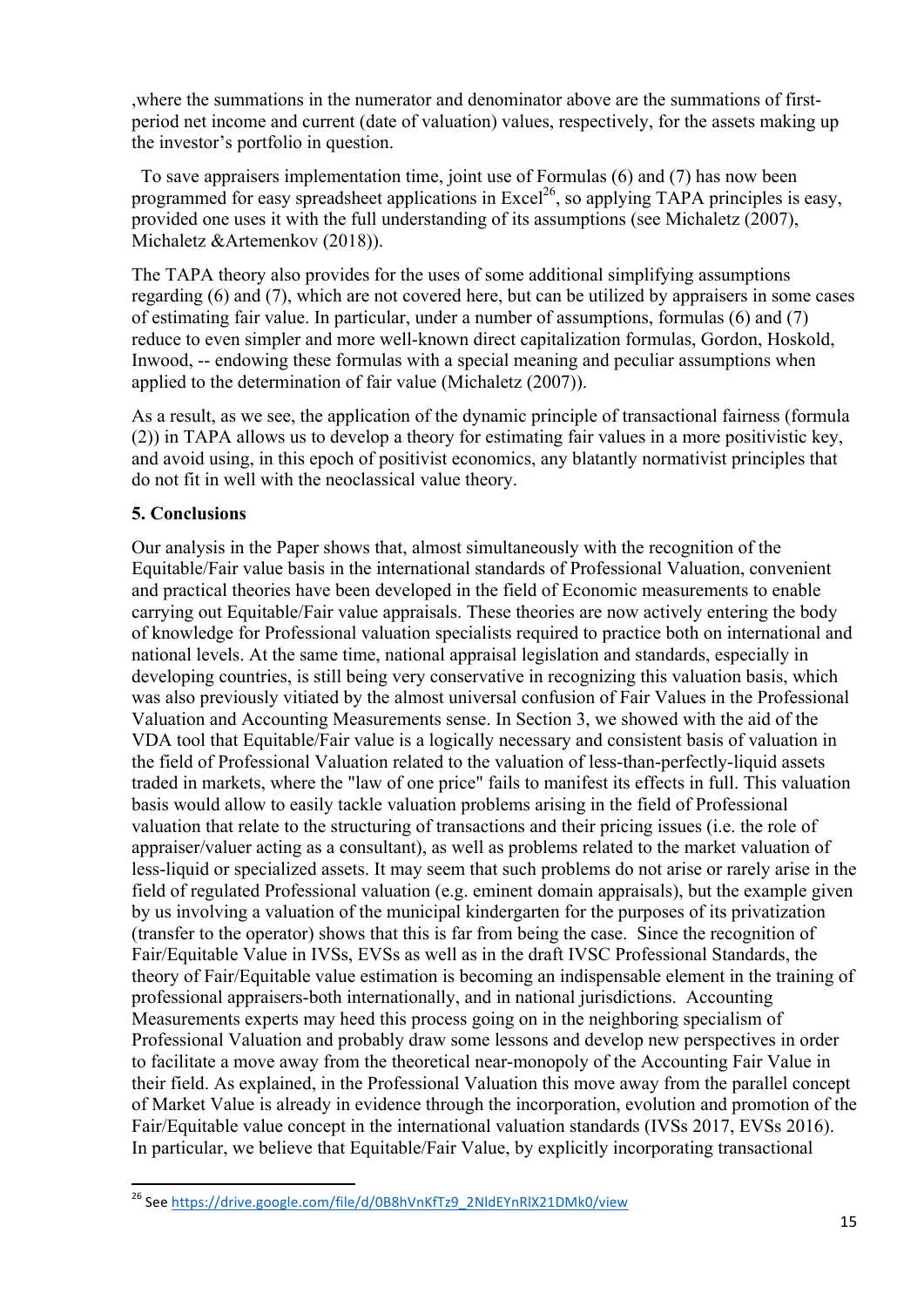perspectives of economic agents, represents a way forward for the aspiration to incorporate "behavioral aspects" into value measurements, without also bringing in any baggage of the "irrationalities", with eliciting which the behavioral economics research is sometimes preoccupied.

# **References**

Andrews Doug (2011), Actuarial Methods for Valuing Illiquid assets, SOA Joint Risk Management Section publication, Society of Actuaries, 2011 https://www.soa.org/Files/Research/Projects/via-report-12-2011.pdf.

Anglin, P. M. and Gao, Y. (2011), Integrating Illiquid Assets into the Portfolio Decision Process. Real Estate Economics, 39: 277–311. doi:10.1111/j.1540-6229.2010.00291.x

Artemenkov, A.I., Mikerin, G.I., Artemenkov, I.L., "Professional valuation and investment-financial valuation: distinctions in valuations for private and public markets", The Appraisal Journal, Vol. 76, Issue 4 (Fall, 2008). http://www.freepatentsonline.com/article/Appraisal-Journal/191476451.html

Artemenkov A.I (2009), Concepts of Value, Price and Valuation in Antiquity and Medieval World: A Note for Professional Valuers (December 10, 2009). Available at SSRN: https://ssrn.com/abstract=1521633

Biondi Y. (2011), The Pure Logic of Accounting: A Critique of the Fair Value Revolution. Accounting, Economics, and Law, 2011, Vol. 1 (Iss. 1), pp.2-46.

Blaug, M. (1992), The Methodology of Economics: Or, How Economists Explain, Cambridge University Press

Chu, Y. (2010), An Intertemporal Capital Asset Pricing Model with Owner-Occupied Housing. Real Estate Economics, 38: 427–465. doi:10.1111/j.1540-6229.2010.00272.

Courtois Y. (2010), Why Valuation Must Continue to Evolve, CFA Magazine, Nov-Dec 2017, https://www.cfapubs.org/doi/pdf/10.2469/cfm.v21.n6.2

Damodaran, (2012). Investment Valuation: Tools and Techniques for determining the value of any asset, John Wiley and Sons, 2012

Deaconu A., Buiga A., (2010) "Analysis of the convergence degree between the accounting and the valuation standards concerning fair value", Journal of Property Investment & Finance, Vol. 28 Issue: 5, pp.365-384, https://doi.org/10.1108/14635781011069972

Donatien A. & Edimo P. (2015) "Fair value in International Accounting Standard setting: literature review and critical analysis on its practice in the different accounting standards", Int. J. of Critical Accounting, 2015 Vol.7, No.4, pp.351 – 365 DOI: 10.1504/IJCA.2015.071989

Dorchester John Jr, (2011) "Market value, fair value, and duress", Journal of Property Investment & Finance, Vol. 29 Issue: 4/5, pp.428-447, https://doi.org/10.1108/14635781111150321

IVSC (2011), International Valuation Standards 2011, The International Valuation Standards Council, London, 2017

IVSC (2014), IVSC publishes exposure draft of guidance on different bases of value, 8 jan 2014 *https://www.iasplus.com/en-gb/news/2014/01/ivsc-ed-bases-of-value*

Fisher I. (1930), The theory of interest, as determined by impatience to spend income and opportunity to invest it, Macmillan 1930, http://oll.libertyfund.org/EBooks/Fisher\_0219.pdf

Georgiou O., Jack L. (2011), In pursuit of legitimacy: A history behind fair value accounting, The British Accounting Review Volume 43, Issue 4, December 2011, Pages 311-323